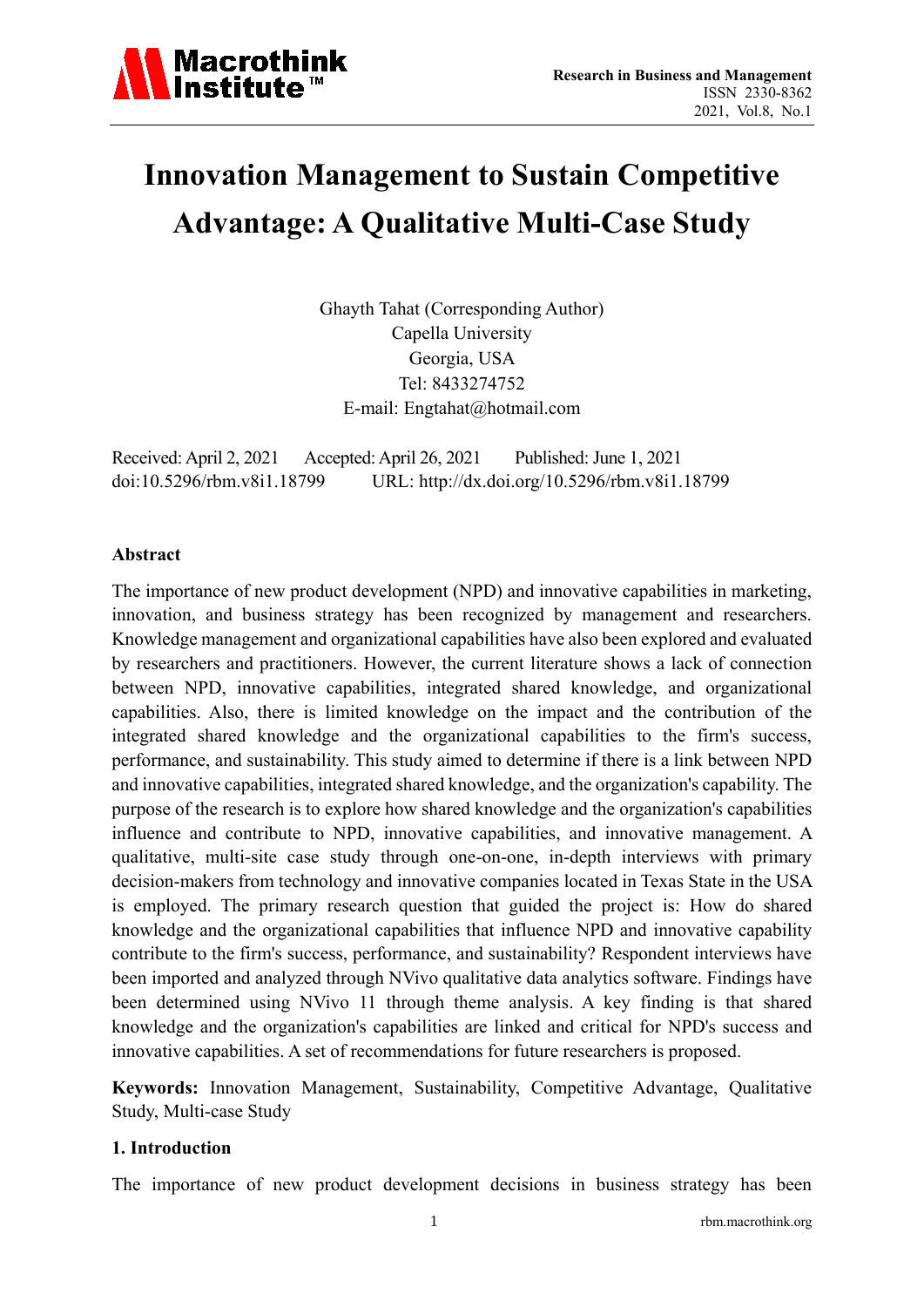

recognized by strategy researchers and business leaders (Lin & Chen, 2008). There is a substantial amount of research regarding NPD and innovative capability and its effects on the firm's sustainable competitive advantage (Ernst, 2002; Zhang, 2012). Existing literature ignores the role and the impact of shared knowledge and the organization's capabilities on NPD and innovative capabilities and their contribution to the firm's success, performance, and sustainability (Lin & Chen, 2008). Current literature fails to address the influence of shared knowledge and the organization's capabilities on managerial innovation-decision and strategic planning related to NPD and innovative capabilities (Kahn, Barczak, & Moss, 2006, 2012; Vinayak & Kodali, 2014). To determine the role of shared knowledge and the organization's capabilities on NPD and innovative capabilities, the researcher has conducted a multi-site case study that involved interviewing primary decision-makers from technology and innovative companies located in Texas (TX).

Innovation has a profound influence on organizational performance, survivability, and several strategic advantages such as eliminating cost, reducing risk, differentiation in new products or services, and increasing quality (Yeşil, Koska, & Büyükbeşe, 2013). Lawson and Samson (2001) stated that "innovation is a firm's source of new products, processes, and systems for adapting to a changing market" (p. 381). Innovation has been a determinant of survival for any organization; consequently, continuous innovation is instrumental in sustaining competitive advantage in dynamic markets (Xu, Houssin, Caillaud, & Gardoni, 2010). Innovation is the driving force behind introducing new products, processes, or markets that spawn modern economies and generate new wealth (Xu et al., 2010). Smithies (n.d.) stated in addressing the relation between economics with innovation, which agrees with Schumpeter's (2002) interpretation of economics and innovation, believed the success of the business performance and value creation depends on an organization's robust innovation process. The advancement of technology and communication and the increasing level of global competition caused industries and manufacturers to emphasize innovation and new products (Xu et al., 2010).

Also, innovation is a primary method that ensures sustainable competitive and corporate economic viability (Moustaghfir & Schiuma, 2013). Developing new products or improving existing products by adding new values is the spirit of innovation and manufacturing companies (Moustaghfir & Schiuma, 2013). Innovation enables companies to gain a competitive advantage and sustain the firm's core competence and market share (Moustaghfir & Schiuma, 2013). Apart from that, competitive advantage is derived from the effective use of innovative ideas through new product development (NPD) and innovation implementation.

# **2. Problem of the Study**

Organizations recognize and are aware of the essential factors and the critical role of innovation to growth, competitiveness, and the contribution of new product development (NPD) in developing and sustaining the core competencies for long-term competitive advantage and success (Liu, Wang, Yuan, & Li, 2012). Yang and Yu (2012) stated that the "NPD process can be viewed as a series of activities, including idea generation, product development, and product commercialization" (p. 220). Ngamkroeckjoti, Speece, and Dimmitt (2005) provided a basic definition for NPD as "a process of creating and launching products. From identifying the business needs to its commercialization" (p. 29). Companies can fulfill new customer needs,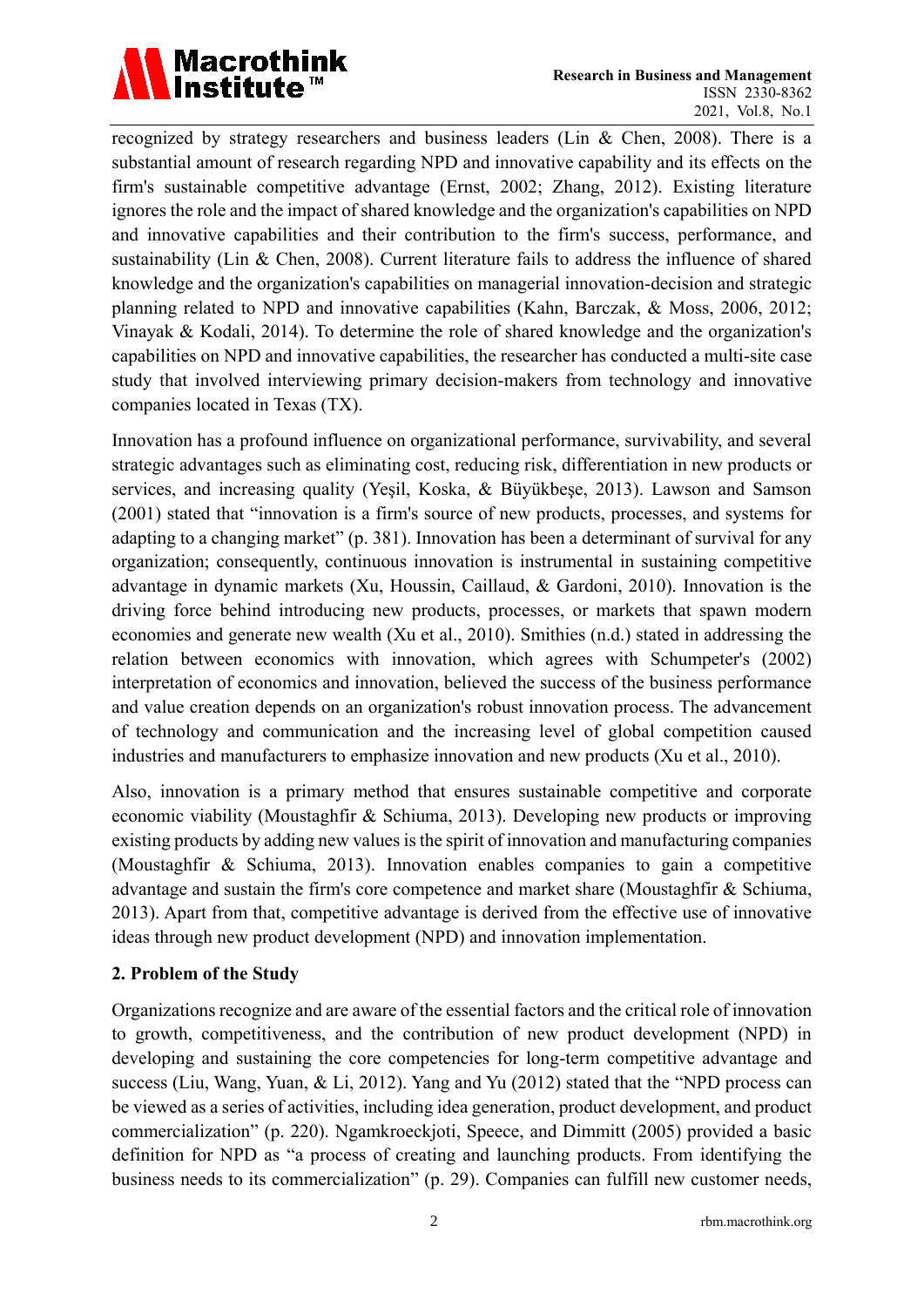

capture new markets, and extend their prominence in a competitive environment through developing new products or enhancing the existing products (Cheung, 2015). Innovation is recognized as an engine for economic growth (Singh & Bhangoo, 2014) and is cited as an essential valuable element for sustaining competitive advantage (Malewicki & Sivakumar, 2004). Innovation consistently contributes to NPD (Cooper & Kleinschmidt, 2010) and is the foundation of new product development (Phillips, 2016).

Innovative and manufacturing companies are concerned with being more proactive and adaptive by developing new values, products, or services and innovative capability faster to satisfy consumers' demands. New technologies, globalization, and dealing with the organizations' issues are some of the issues that develop competitiveness and create competitive advantage (Badrinarayanan & Arnett, 2014). NPD and innovative capabilities seek to achieve, maintain, and sustain competitive advantage (Liker & Morgan, 2011). NPD and innovative capabilities need to be continuously assessed and improved. The objective of innovation, particularly NPD, is to provide the manufacturing and innovative organization with the leverage or the advantage of market innovation that supports the business plan with minimum risk (Ismail & Yusof, 2010). NPD's success is linked to the firm's innovative capability (Lawson & Samson, 2001). Innovative capability consists of an organization's intangible property and the ability to exploit this property so that the organization can produce innovations perpetually (Saunila & Ukko, 2013). Lawson and Samson (2001) defined innovative capability as "the ability to continuously transform knowledge and ideas into new products, processes, and systems for the benefit of the firm and its stakeholders" (p. 389).

The extant literature indicates that NPD and innovative capability are central factors to the firm's performance, survival, economic growth, and competitive advantage (Ismail & Yusof, 2010). Innovation and increased NPD capabilities have become a significant concern for all companies that seek growth and prosperity (Yang & Yu, 2012). NPD and innovative capabilities help firms differentiate themselves (Zhang & Zhu, 2015) and enhance their advantage (Yang & Yu, 2012). The presence of NPD and innovative capability had become significant elements of advanced competitive strategies among manufacturing and innovative companies (Narkhede, 2017).

The critical role and advantages of embracing NPD caused innovative and manufacturing organizations to consider NPD to be a part of its strategies and maintain a competitive advantage (Vinayak & Kodali, 2014 deemed an essential area in developing and contributing to the firm's competitive advantages (Alvarez & Iske, 2015; Brunswicker & Vanhaverbeke, 2014). NPD is also an essential process to attain the firm's objectives, success, strategic planning, training development, sustainable competitive advantage, and organizational renewal in fast-paced or competitive markets (Kang & Kim, 2010). Lin and Chen (2008) find in their research on NPD's success factors and innovation). NPD is a capability that a firm's innovation capability is developed through two perspectives. The two perspectives appear to have stimulated managers and scholars to understand innovation capability and NPD. The two perspectives are the behavioral aspect of the innovative organization and the organization's willingness to adapt to the required changes (Hussein & Mourad, 2014; Lin & Chen, 2008).

NPD and innovation capability enable the organization to integrate and reconfigure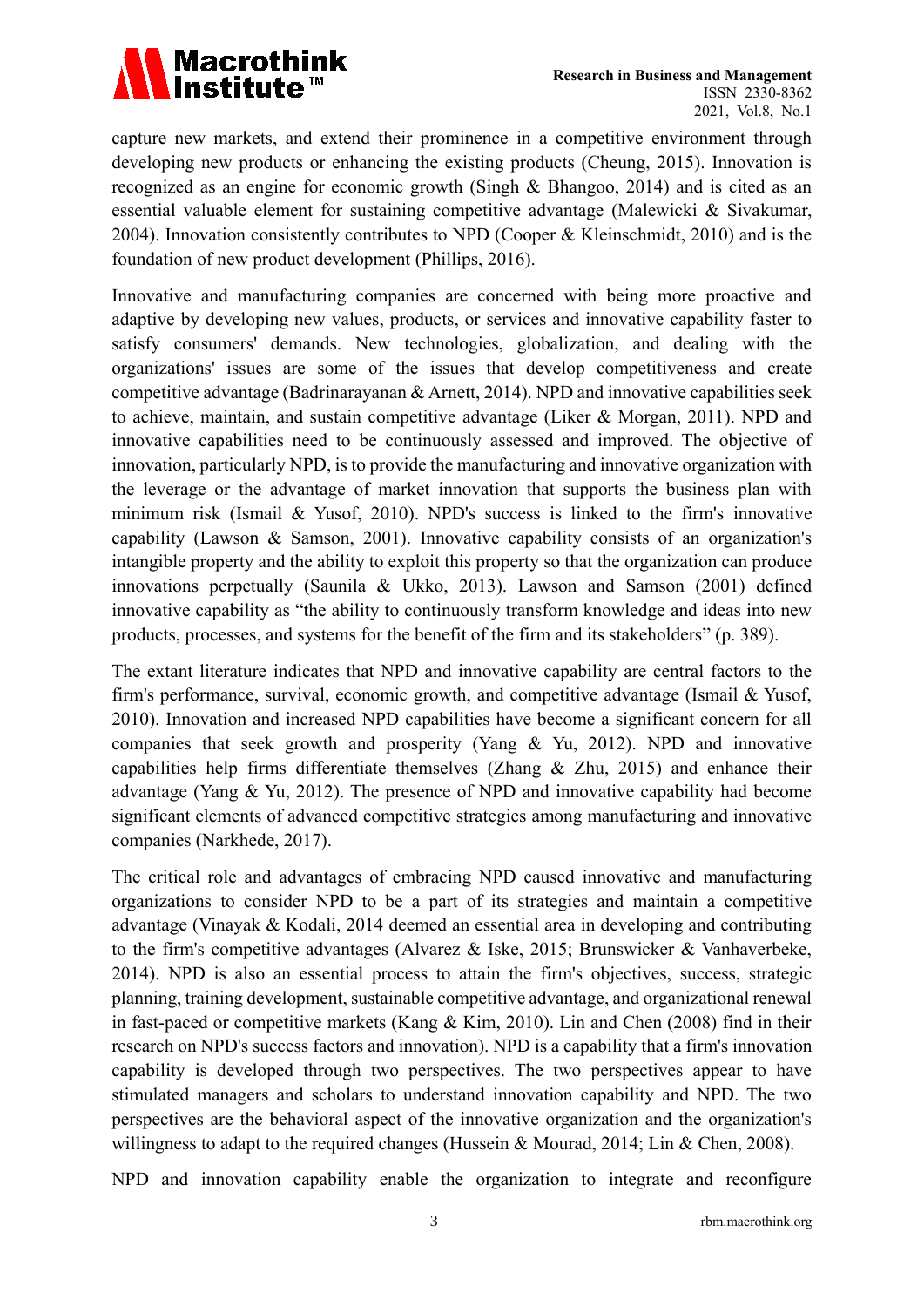

competence toward achieving goals and addressing the changing environment (Anders, 2006; Dangol & Kos, 2014; Teece, Pisano, & Shuen, 1997, 2003). The importance of NPD and innovative capability has led scholars to investigate new product success to better understand the factors essential for NPD and innovation capability (Awwad & Akroush, 2016). In this regard, Barclay, Dann, and Holroyd (2000, p. 59) suggested that NPD is a "tailored process"; "a company's development environment is unique to that company," therefore, as NPD processes must be "tailored" to suit the specific circumstances. Successful NPD and the implementation of innovative capabilities are crucial for firms across the industries. However, the development of successful NPD and innovative capabilities remains difficult and challenging. Nearly 50% of new products introduced each year fail (Awwad & Akroush, 2016). The success or failure rates caused organizations to be adaptive, proactive, and improve processes and products (Awwad & Akroush, 2016).

Researchers identified and discussed the various factors comprehensively, affecting and contributing to the success of NPD and innovation capability in any firm (Barclay et al., 2000; Lin & Chen, 2008), which are consistent with Cooper's (2005), Cooper's, Edgett's, and Kleinschmidt's (2007), Cooper's and Schindler's (2008) model, and Yodhia's (2010) factors. The common factors in NPD success across highly productive and best performers in NPD were revealed in the American Productivity and Quality Centre (APQC) study. NPD's common success factors are product innovation, technology strategy, resource commitment, effective and flexible implementation system, and the right climate for innovation, true cross-functionalteams, and management commitment (Ismail et al., 2012). Against this, the problem of the study is to determine if there is a link between NPD and innovative capabilities, integrated shared knowledge, and the organization's capability, as well as explore how shared knowledge and the organization's capabilities influence and contribute to NPD, innovative capabilities, and innovative management.

#### **3. Questions of the Study**

Due to the nature of the study, the following main and sub-questions are articulated.

1. How do shared knowledge and the organization's capabilities affecting NPD and innovative capability contribute to the firm's success, performance, and sustainability?

Sub-questions were needed to be addressed to support the fundamental questions. The research sub-questions are:

- a. What is the importance of shared knowledge and the organization's capabilities regarding their effect on product innovations and the firm's performance?
- b. What are the benefits of shared knowledge and the organization's capabilities to the firm's success and performance?
- c. How do shared knowledge and the organization's capabilities contribute to the organization's strategic planning and objectives?

Answering the central and the sub-questions helps to enhance, provide a better understanding of how shared knowledge and the organization's capabilities contribute to the firm's success,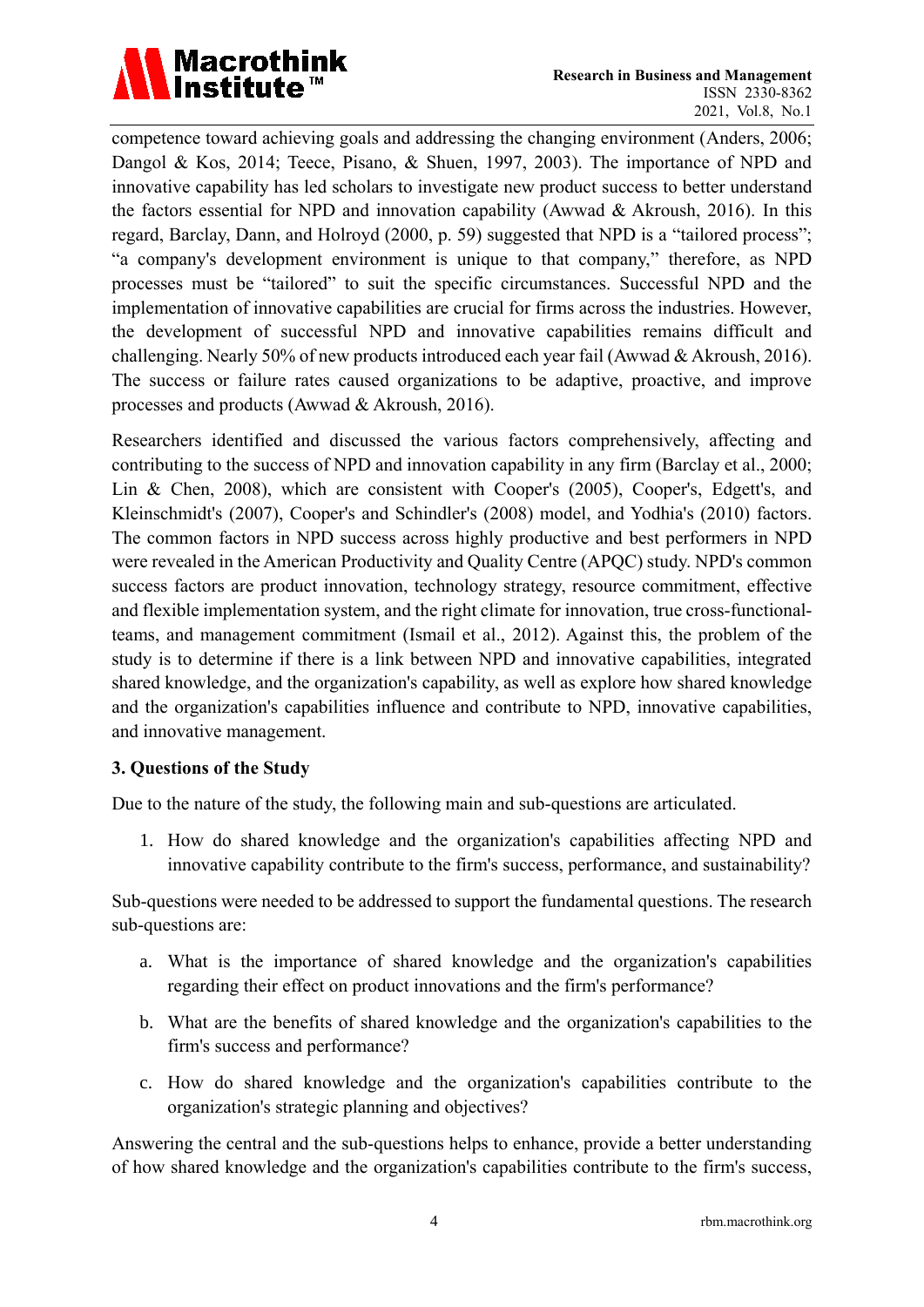

performance, and sustainability, and reveal the essential role and connection of the shared knowledge and the organization's capabilities to NPD and innovation capabilities.

#### **4. Objectives of the Study**

The following objective is formulated to answer the question of the study.

- 1. Explore the contribution of the shared knowledge and the organization's capabilities affecting NPD and innovative capability to develop the firm's success, performance, and sustainability.
- 2. Examine the importance of shared knowledge and the organization's capabilities regarding their effect on product innovations and the firm's performance.
- 3. Identify the benefits of shared knowledge and the organization's capabilities to the firm's success and performance.
- 4. Study the contribution of the shared knowledge and the organization's capabilities to develop the organization's strategic planning and objectives.

#### **5. Significance of the Study**

The significance of this study is highlighted by the importance of shared knowledge and the organization's capabilities affecting NPD and innovative capability contribute to the firm's success, performance, and sustainability. NPD and innovative capabilities for many firms are a potential source of competitive advantage in evolving markets (Li, Zheng, & Wang, 2016). There is a substantial amount of research regarding factors that affect NPD and innovative capability and their effects on the firm's sustainable competitive advantage. The relationship between NPD and innovation capability has been tested in the literature (Ernst, 2002; Kahn et al., 2012; Vinayak & Kodali, 2014; Zhang, 2012). Even though researchers and practitioners contended to explore the success and the affecting factors of NPD and organizational capabilities, more insights are required to manifest the paradigm.

Existing literature ignores the role and the impact of shared knowledge and the organization's capabilities on NPD and innovative capabilities and their contribution to the firm's success, performance, and sustainability. The existing literature fails to address shared knowledge and the organization's capabilities on managerial innovation-decision and strategic planning related to NPD and innovative capabilities. This multi-site case study explores how shared knowledge and the organization's capabilities contribute to the firm's success, performance, and sustainability and examines the connection and the critical role of shared knowledge and organizational capabilities that affect NPD and innovation capabilities. By answering the research questions, the study enhances how shared knowledge and the organization's capabilities, the impact of NPD, and innovative capabilities contribute to the firm's success, performance, and sustainability.

Hopefully, the findings reveal new insights and perspectives relevant to understanding how shared knowledge contributes to NPD's success and innovative capability and the firm's performance and sustainability. The findings may also yield important managerial implications and assist in the decision-making process regarding sustainable competitive advantage.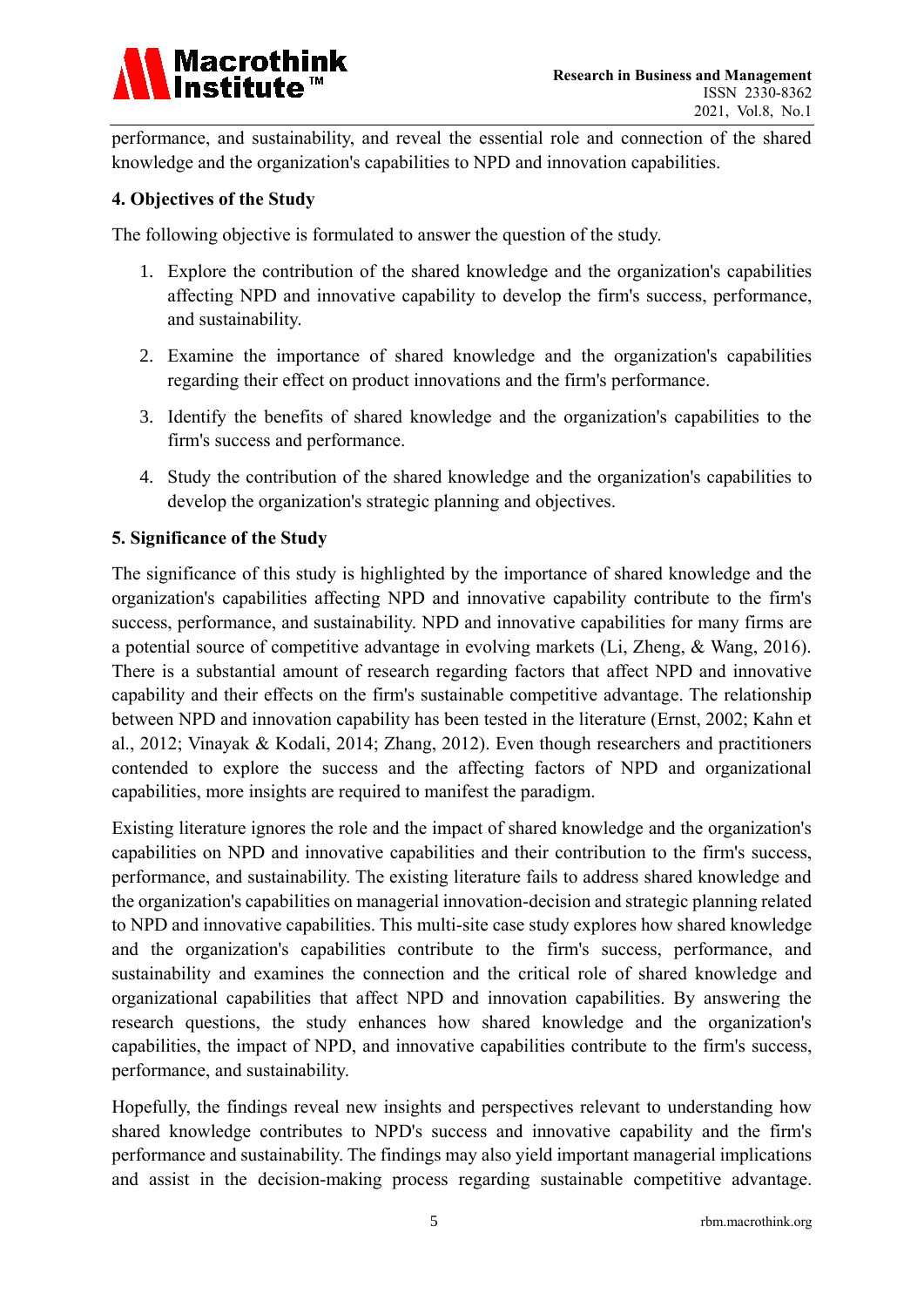

Identifying how shared knowledge and the organization's capabilities contribute to the firm's success, performance, and sustainability may help managers understand what makes a firm more efficient and well-organized in NPD and innovative capabilities activities and processes. The new insight is necessary for managers who aim to increase success, performance and maintain the firm's competitive advantage. The results may also contribute to the existing literature on NPD and innovative capabilities by diminishing the gap between theory and practice.

This multi-site case study is also significant to innovation management by providing organizations with a better understanding of the factors deemed critical to the success of NPD and innovative capability, which aid organizations with strategic planning and decision-making about NPD and innovation capability. Increasing awareness of these factors provides organizations with a foundation for exploring their support or development of NPD and innovative capability that contribute to the firm's success, performance, and sustainability.

Importantly, the findings may assist innovative management, practitioners, academics, and researchers in answering, developing, or identifying questions related to research purposes. More importantly, the findings may also help develop a comprehensive understanding of the contribution and impact of the shared knowledge and the organizational capabilities to the firm's success, performance, and sustainability, assisting the firm in developing new practices, programs, decisions, and better strategic plans.

# **6. Previous Studies**

Several studies are done on the shared knowledge and the organization's capabilities affecting NPD and innovative capability. Lin and Chen (2008) have found in their research on NPD's success factors and innovative capabilities that a firm's innovation capability is developed through two perspectives. The two perspectives appear to have stimulated managers and scholars to understand innovation capability and NPD. The two perspectives are the behavioral aspect of the innovative organization and the organization's willingness to adapt to the required changes (Hussein & Mourad, 2014; Lin & Chen, 2008).

NPD and innovation capability enable the organization to integrate and reconfigure competence toward achieving goals and addressing the changing environment (Anders, 2006; Dangol & Kos, 2014; Teece, Pisano, & Shuen, 1997, 2003). The importance of NPD and innovative capability has led scholars to investigate new product success to better understand the factors essential for NPD and innovation capability (Awwad & Akroush, 2016). In this regard, Barclay, Dann, and Holroyd (2000, p. 59) suggested that NPD is a "tailored process"; "a company's development environment is unique to that company," therefore, as NPD processes must be "tailored" to suit the specific circumstances. Successful NPD and the implementation of innovative capabilities are crucial for firms across the industries. However, the development of successful NPD and innovative capabilities remains difficult and challenging. Nearly 50% of new products introduced each year fail (Awwad & Akroush, 2016). The success or failure rates caused organizations to be adaptive, proactive, and improve processes and products (Awwad & Akroush, 2016).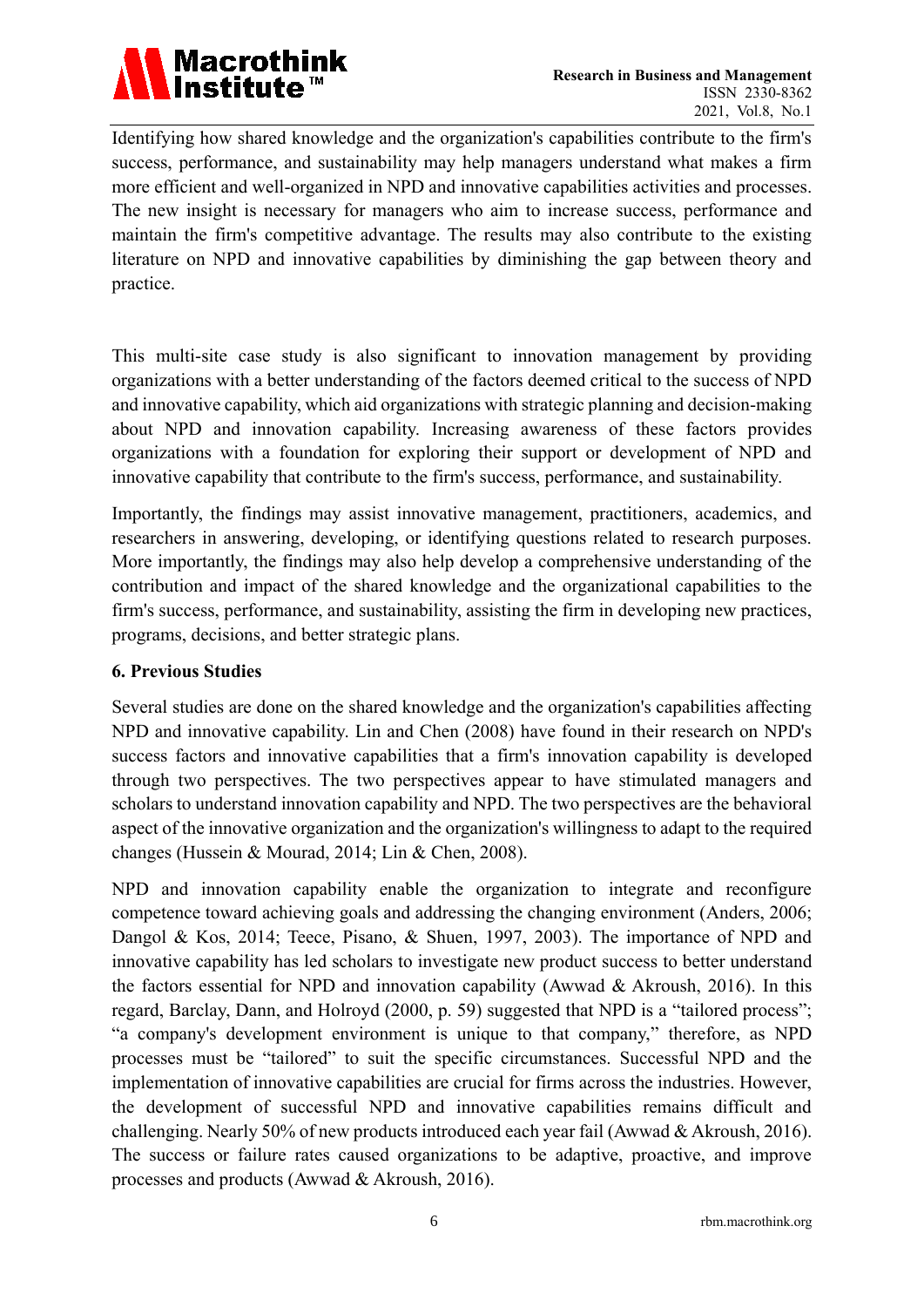

Researchers identified and discussed the various factors comprehensively, affecting and contributing to the success of NPD and innovation capability in any firm (Barclay et al., 2000; Lin & Chen, 2008), which are consistent with Cooper's (2005), Cooper's, Edgett's, and Kleinschmidt's (2007), Cooper's and Schindler's (2008) model, and Yodhia's (2010) factors. The common factors in NPD success across highly productive and best performers in NPD were revealed in the American Productivity and Quality Centre (APQC) study. NPD's common success factors are product innovation, technology strategy, resource commitment, effective and flexible implementation system, and the right climate for innovation, true cross-functionalteams, and management commitment (Ismail et al., 2012).

Despite identifying the success factors that contribute to the success of NPD and innovative capabilities implementation, innovative and manufacturing organizations still encounter a high rate of failure (Zaidi & Othman, 2014). The failure causes have been summarized by the low execution quality and lack of focus and communications (Kleinschmidt, 1991; Lin & Chen, 2008). With that, researchers and practitioners are exploring other factors that impact NPD's success and the innovative capability implementation to sustain existing competitive advantage, attain the strategic plans, achieve the firm's goals, and have better performance and productivity (Lin & Chen, 2008).

Innovative and manufacturing organizations need to be proactive and rapidly active to respond to the dynamic environment and the changes in the consumers' trends. Time and the scarcity of resources are the main obstacles to attain those features, where companies acquire knowledge from outside sources that are useful based on the firm's organizational capability (Eisenhardt & Martin, 2000). Lin and Chen (2008) recommended investigating the relationship between knowledge management and the integration of shared knowledge of customers, suppliers, and internal capabilities and new product development to examine the impact of applying and exploiting the acquired knowledge from external resources. The recommendations were based on exploring other factors that impact NPD's success and the innovative capability implementation to sustain existing competitive advantage, achieve the firm's goals, and have better performance and productivity (Lin & Chen, 2008). Another recommendation was to explore the role of shared knowledge and organizational capabilities on the firm's success, performance, and sustainability and examine how shared knowledge and organizational capabilities contribute to NPD, innovative capability, and innovative management.

Innovative firms are aware of the essential role of shared knowledge in developing and sustaining a competitive advantage (Lin & Chen, 2008). Firms apply a shared knowledge base as a resource capability that facilitates the collaboration and cooperation between the entire members and departments (Lin & Chen, 2008). Hong, Doll, Nahm, and Li (2004) have addressed three types of knowledge sharing that firms must consider, utilize, and implement in their strategic and training planning. The three types of knowledge sharing, according to Hong, Doll, Nahm, and Li (2004), that regarded as the foundation of knowledge sharing are "shared knowledge of internal capabilities, shared knowledge of customers, and shared knowledge of suppliers (p. 105)." However, the roles of shared knowledge have never been addressed in innovative practice and product development (Lin & Chen, 2008).

There is limited knowledge on the impact and the contribution of the integrated shared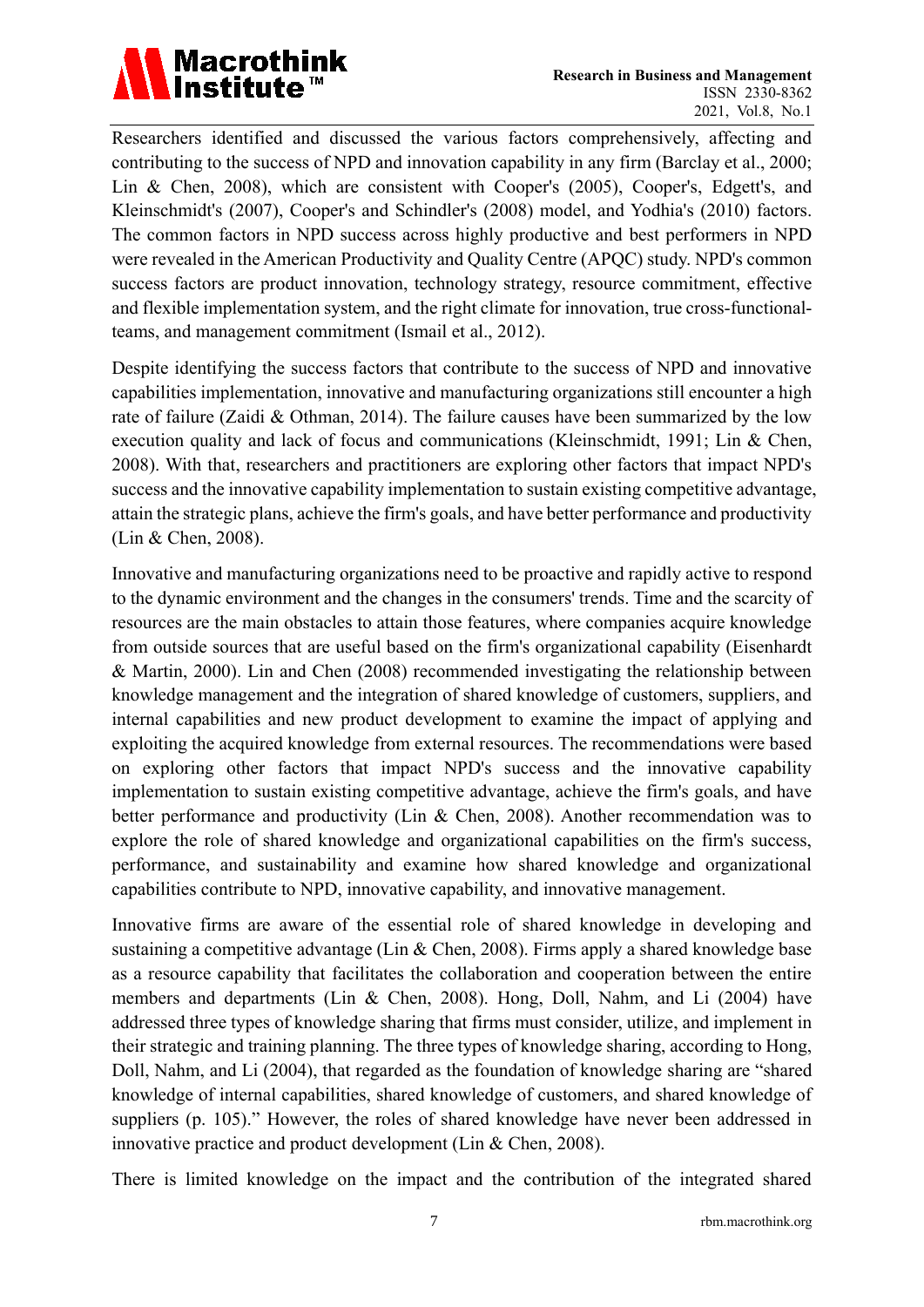

knowledge and the organizational capabilities to the firm's success, performance, and sustainability. The extant gap is how the integrated shared knowledge and the organization's capabilities contribute, link, and impact the firm's success, performance, and sustainability (Lin & Chen, 2008; Vinayak & Kodali, 2014). The current literature did not address the role and the impact of shared knowledge and the organization's capabilities on NPD and innovation capabilities and their contribution to the firm's success, performance, and sustainability (Yang & Yu, 2012). The existing literature has failed to address the influence of shared knowledge and the organization's capabilities on managerial innovation-decision and strategic planning related to NPD and innovative capabilities. Also, the role of shared knowledge that affects NPD and the firm's innovative capabilities had never been examined (Lilleoere & Hansen, 2011), nor had it been linked to achieve the firm's success, performance and sustain the competitive advantage (Zhang & Zhu, 2015). There is also information relevant to NPD and innovative capability that would benefit from further research (Brunswicker & Vanhaverbeke, 2014; Kalluri & Kodali, 2014).

There is also a gap in how shared knowledge and the organization's capabilities contribute to the firm's success, performance, and sustainability (Ismail et al., 2012; Lin & Chen, 2008). There is limited knowledge of the role of how the integrated shared knowledge and the organizational capability contributing to the organization's strategic planning and objectives (Lin & Chen, 2008). Also, the existing literature has not addressed the role of shared knowledge, and the organizational capabilities impact the role of NPD and innovation capabilities. Many researchers discussed the gap that determined the factors affecting and impacting NPD and innovative capabilities (Ismail et al., 2012; Lin & Chen, 2008, 2008). As a result, further investigation is needed to explore how shared knowledge and the organization's capabilities affect NPD and innovative capabilities regarding their contribution to the firm's success, performance, and sustainability. The study aims to examine how the integrated shared knowledge and organizational capabilities impact NPD and innovative capabilities, contribute to the firms' success, and whether they lead to competitive product advantage.

Accordingly, this research addresses the gaps above by exploring how integrated shared knowledge and the organization's capabilities influence managerial innovation-decision and strategic planning. The research also explores how integrated shared knowledge and organizational capabilities contribute to the firm's success, performance, and sustainability. Also, it explores the connection between the integrated shared knowledge and the organization's capabilities and the firm's NPD and innovation capabilities. Besides, this study contributes by presenting the important role and the connection of integrated shared knowledge and the organization's capabilities to NPD and innovative capabilities. Also, this study addresses how shared knowledge and organization affect management and the firm's goals and plans.

# **7. Theoretical/Conceptual Framework**

The essence of this multi-case study consisted of a qualitative methodology with an embedded, multi-case study. The methodology in this multi-site case study guided the researcher to obtain the necessary data and knowledge that benefits the participants, the innovative organizations, business practitioners, and researchers. Researchers select the methodology based on the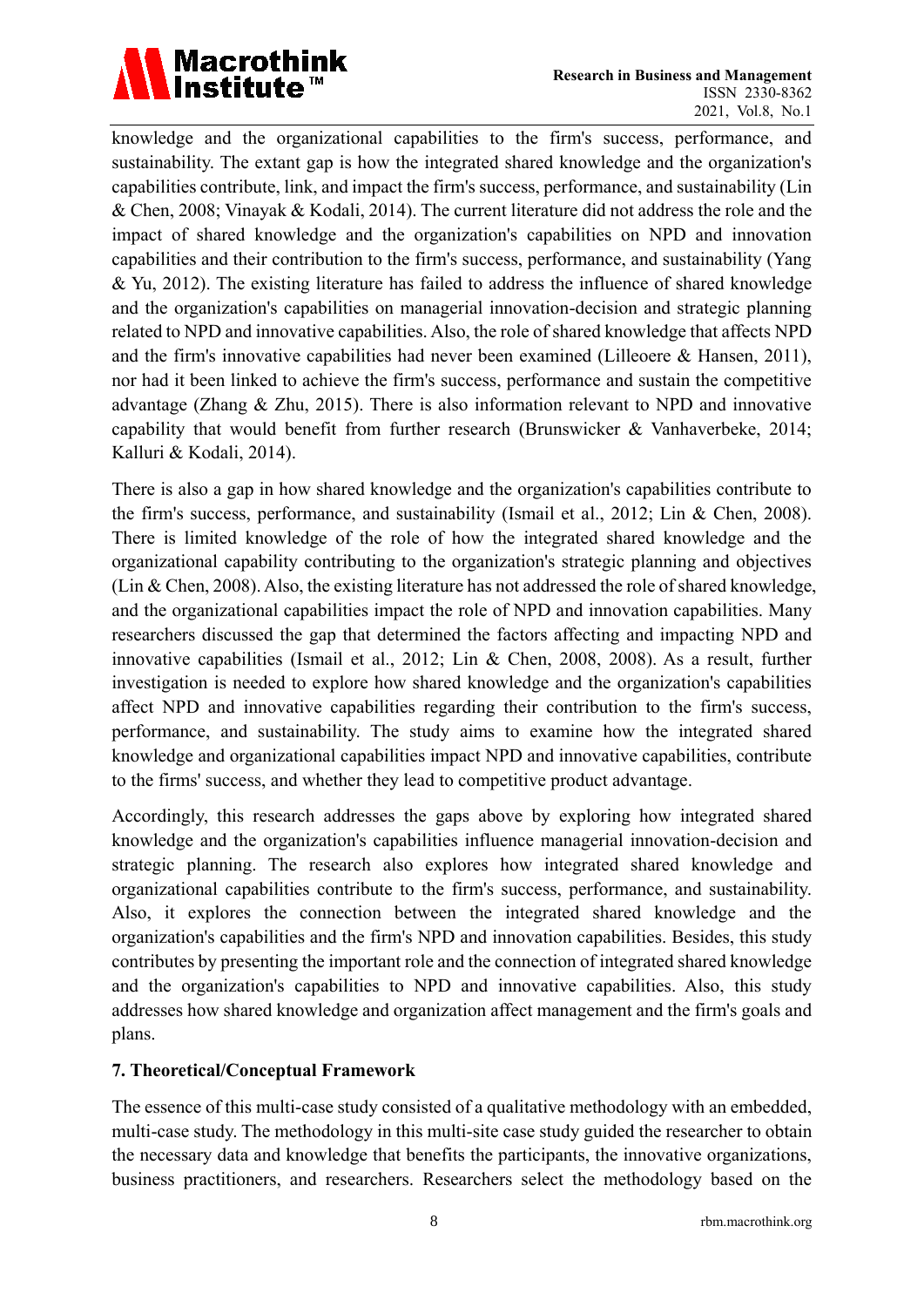

problem or opportunity to investigate, the purpose of the study, the theory base, or the data's nature (Roberts, 2010). This study adhered to the methodological rigor of qualitative, multisite case study design from Yin (2014) and Cooper and Schindler (2014).

This multi-site case study focuses on exploring how shared knowledge and the organization's capabilities affect NPD and innovative capabilities regarding their contribution to the firm's success, performance, and sustainability. This multi-site case study's theoretical foundation was guided by the following theories: knowledge management, innovation, new product development, the resource-based view of the firm, and organizational learning. An in-depth understanding of the data was required to support the theoretical framework of this multi-site case study. The researcher's responsibility is to demonstrate what makes this multi-case study a credible and interesting research study that has potential theoretical value (Alvesson & Karreman, 2011).

The research's importance is seen in the outcome, which academics may use, researchers, and practitioners to develop a comprehensive understanding of how shared knowledge and organizational capabilities contribute to the firm's success, performance, and sustainability. The findings may link shared knowledge and organizational capabilities to NPD and innovative capabilities. The study's significance is to fill a gap in the existing literature regarding the role and the contribution of the shared knowledge and the organizational capabilities to the firm's success, performance, and sustainability. The research has been undertaken to develop a thorough understanding of the role and the connection between the shared knowledge and organizational capabilities and NPD's success and innovative capabilities. The results of this research also provide a better understanding of the role and impact of the integrated shared knowledge and the organizational capabilities on the firm's success, performance, sustainability, and innovative management strategic planning and goals.

The study's theoretical framework was an outcome of the following three theoretical gaps and reasons in the innovation literature.

**1***.* There is limited knowledge on the impact and the contribution of the integrated shared knowledge and the organizational capabilities to the firm's success, performance, and sustainability

**2***.* The current literature did not address the role and the impact of the integrated shared knowledge and the organization's capabilities on NPD and innovation capabilities and their contribution to the firm's success, performance, and sustainability

**3***.* The existing literature has failed to address the influence of shared knowledge and the organization's capabilities on managerial innovation-decision and strategic planning related to NPD and innovative capabilities. Also, the role of shared knowledge that affects NPD and the firm's innovative capabilities had never been examined*.*

# **8. Methodology of the Study**

# **8.1 Design**

Due to the nature of the study, the research design for this study was a qualitative multi-site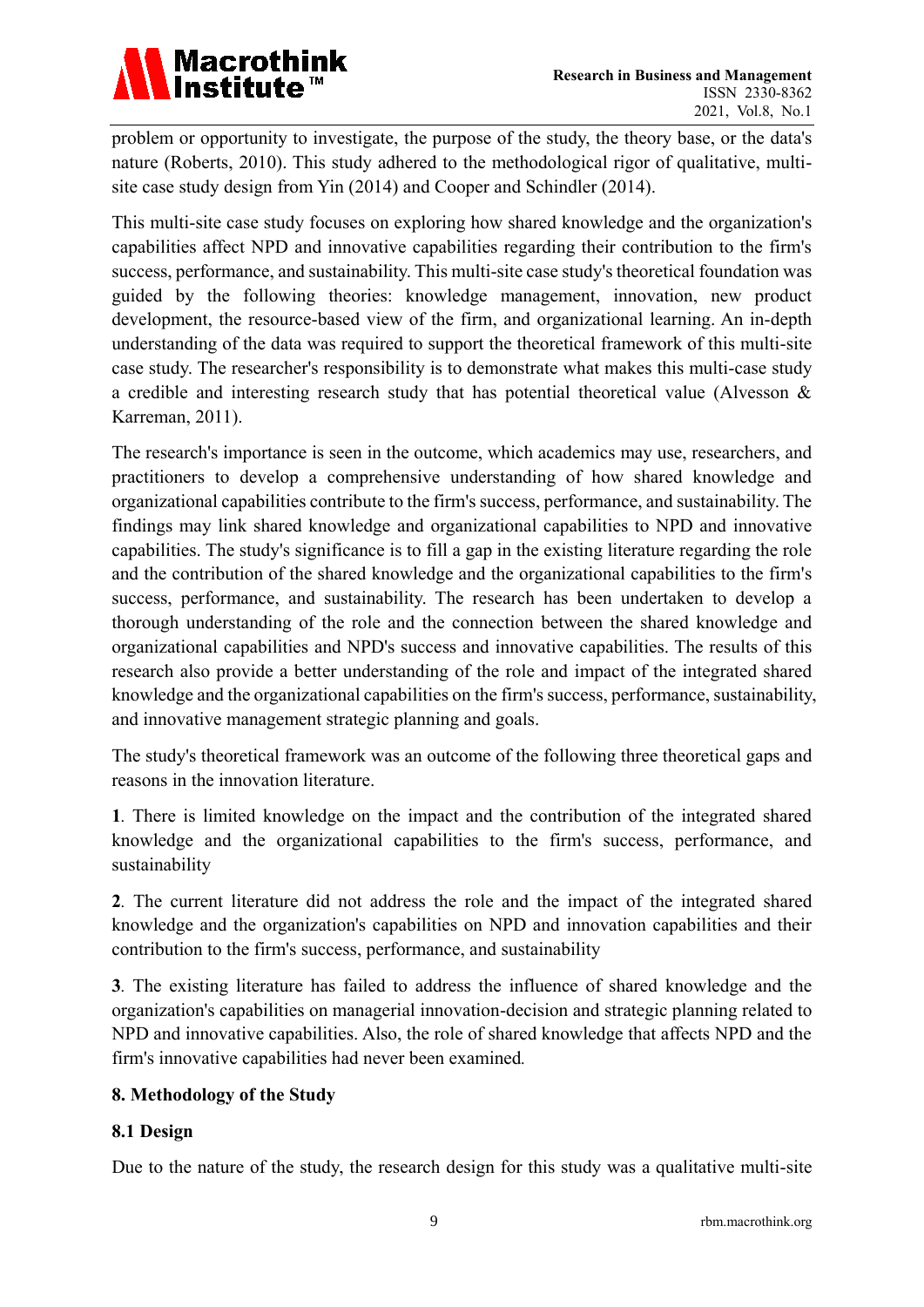

case study. This multi-site case study aimed to answer the research question and achieve its purpose by studying a small, qualified participant sample, allowing the researcher to understand the organizations through the focus on the participants' perspectives regarding this phenomenon (Stake, 2006). The case study method is appropriate for answering *how* and *what* questions. The setting and context of the data collected should be considered to appropriately answer the research question (Yin, 2015). According to Marshall and Rossman (2016), "one of the strengths of the case study approach is the methodological eclecticism; a variety of methods may be used"  $(p. 19)$ .

# **8.2 Exploratory Research Aim**

An exploratory qualitative multi-site case study was selected as it was appropriate for this research, using various data sources to gain in-depth knowledge and a better understanding of the phenomenon within its context. The selection of a qualitative multi-site case study was based on the researchers' interest in reviewing individual cases (Hyett et al., 2014). The purpose of this multi-site case study was to examine how shared knowledge and the organization's capabilities contribute to the firm's success, performance, and sustainability. This multi-site case study aimed to explore the link between shared knowledge and organizational capabilities and NPD and innovation capabilities. The researcher in this multi-site case study focused on the participants' perspectives and the subjective reviews that can only be obtained by a qualitative method. The study was structured on Eisenhardt's (1989) process of planning, selecting cases, applying overlapping data, shaping hypotheses through tabulation of evidence, comparing and constructing findings within the literature, and offering new conceptual frameworks when themes saturation has been reached. This structure allowed an iterative approach to research planning, design, preparation, data collection, analysis, and reporting each case in detail.

Throughout the interview with the selected participants, the participants were asked to define NPD, innovation capability, and the leading factors that affect NPD and innovative capability, including offering a brief explanation of why each factor was selected. To develop a better understanding of their perceptions, they were asked to describe the role and the impact of shared knowledge and the organization's capabilities regarding the contribution to the firm's success, performance, and sustainability. Interview data were triangulated with each organization's quality, operations, innovative applications, innovation capabilities, objectives, vision, and other relevant documents such as strategic plans, annual reports, or internal communications.

#### **8.3 Assumptions**

Assumptions are the beliefs or conditions, which are unproven or unconscious on the researcher's part and include ideas and premises, which the researcher takes for granted (Roberts, 2010). Qualitative research contains assumptions and limitations at various stages of the research study. Leedy and Ormond (2014) asserted that while assumptions lack supporting evidence, the research would be pointless if the assumptions themselves did not exist. Assumptions are the milestone that the study builds on (Leedy & Ormond). Delimitations are characteristics of a research study related to the researcher's decisions to include or exclude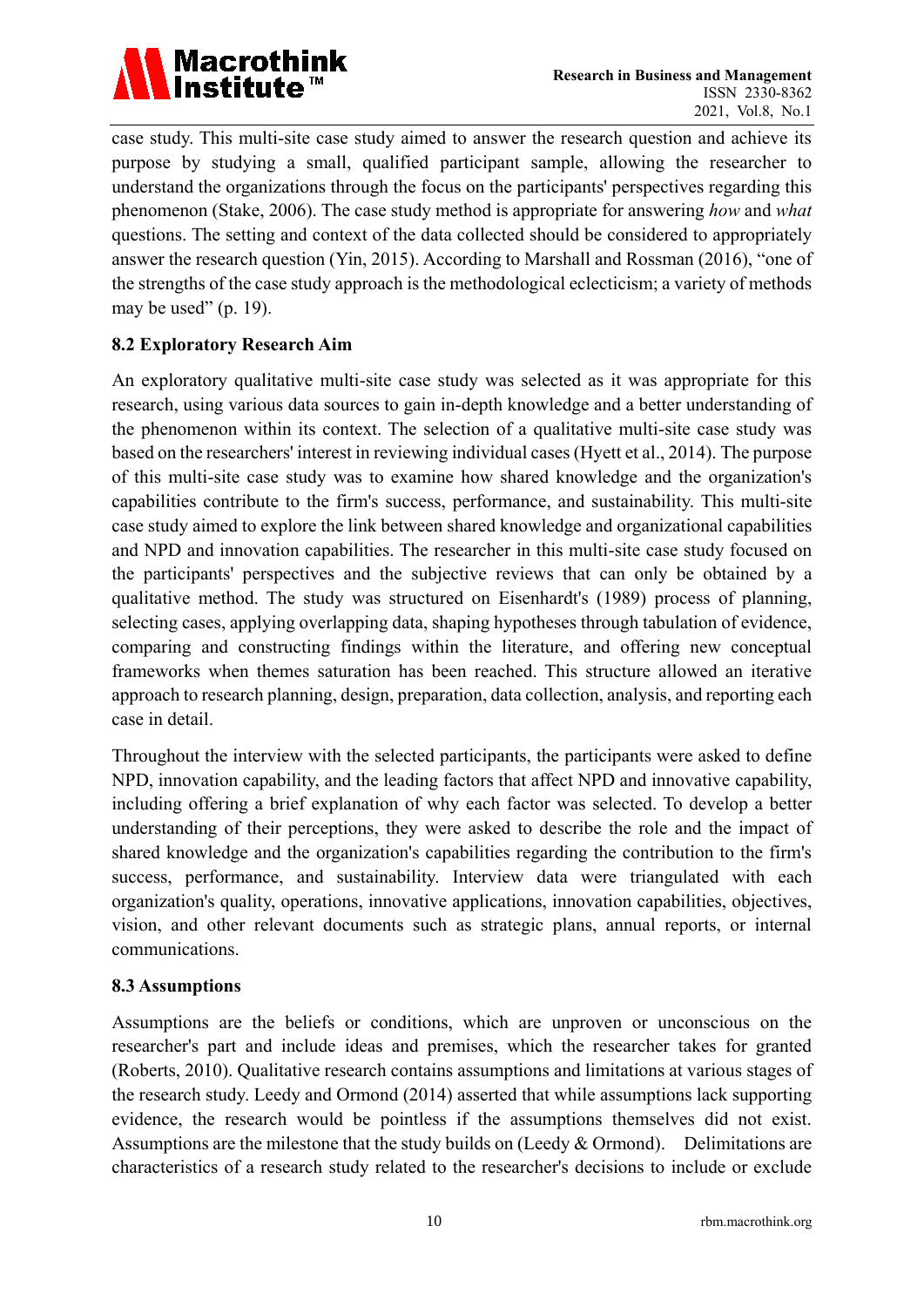

elements in the research design that impact the study's scope (Osieja, 2016). Limitations are factors that might affect the study's purpose, which is out of the researcher's control. Identifications of the study's limitations demonstrate the researcher's awareness of the inherent weakness of the selected methodology (Roberts, 2010).

The research is based on a qualitative approach and a multi-site case study design, leading the researcher to adopt a constructive worldview. The researcher chose to do a multi-case study analysis to review in-depth detail with each participant the factors influencing NPD and innovative capabilities. Constructivists may possess the following assumptions: (a) humans being constructed meanings as they engage with the world they are interpreting, (b) humans engage with their world and make sense of it bases on their historical and social perspectives, and (c) the basic generations of meaning is always social, arising in and out of interactions with a human community (Creswell, 2014). The researcher identified and considered the following assumptions, delimitations, and limitations of the research study.

In this study, a multi-site case is selected to review in-depth detail with each participant the factors influencing NPD and innovative capabilities and their contribution to the firms' competitive advantage, strategic management development, and achieving the firm's objectives. This multi-site case study was conducted to explore how shared knowledge and organizational capability affect the NPD and innovative capability regarding their contribution to the firm's success, performance, and sustainability. Also, this study explored the link between shared knowledge and organizational capabilities and innovative capabilities and NPD. This exploratory multi-site case study was conducted based on the following assumptions. First, the research occurs in natural settings, where human behavior and the event occur. Second, the researcher is the primary instrument in data collection, where the researcher relies on the participants' perceptions and experience. Third, the population selected was experts, executive team members, and professionals of NPD and innovative organizations that the Charlestonian community has recognized.

Since this study's purpose was the exploration, identification, and development of new and emergent themes and patterns, the sample of organization-participants selected did not threaten the validity of this multi-site case study. Instead, the diverse perceptions of the selected organization-participants generated information that advanced the body of knowledge on innovation management, NPD, and innovative capability by understanding the role of shared knowledge and the organizational capability as factors that affect the NPD and innovation capability within the innovative organizations. Fourth, the population was experts, executive team members, business owners, and professionals of NPD and innovative organizations in the Charlestonian market that have been recognized by the community based on several factors, including innovation performances, innovation practices, and innovation capabilities, and for their success in innovation filed. The innovative companies whose core business is directly related to NPD and implementing innovative capabilities recognized by the Charlestonian community were the sampling frame for this study.

The population sample's inclusion requirements include individuals who were directly involved in innovative practices and NPD projects or studies for at least seven (7) years and with significant operational and administrative authority. The selected organizations varied in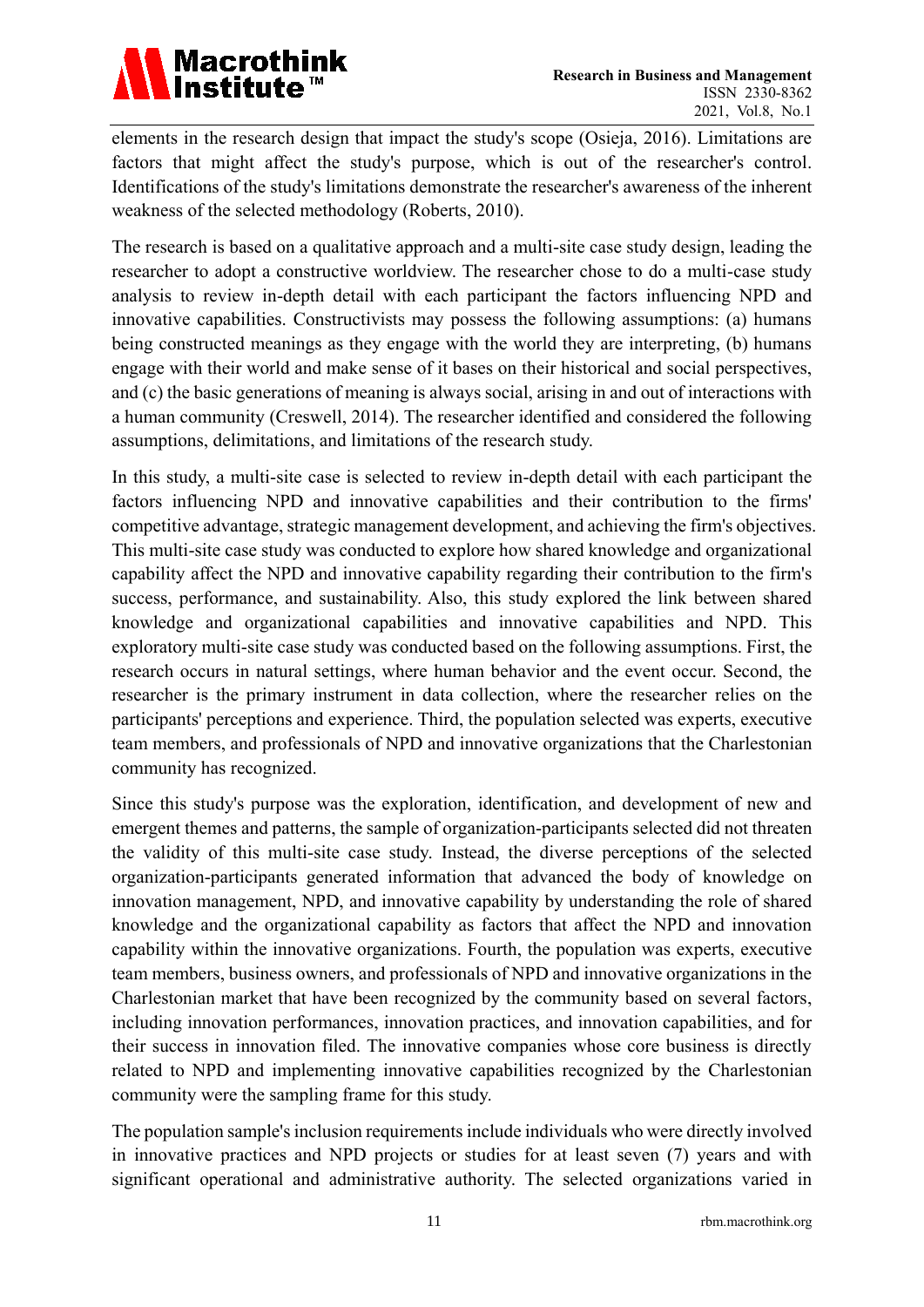

operations, number of employees, field, and core competence. The selected participants have been involved in innovative practices and NPD for at least seven (7) years and with significant operational and administrative authority. Open-ended interview questions were posed to participants to support the exploration and examination of this study. The fifth assumption of this multi-site case study revolved around the presumption of the connection between shared knowledge and organizational capability as factors that affect the NPD and innovative capability. This study's sixth assumption was based on how shared knowledge and organizational capabilities link to the firm's NPD and innovation capabilities. Seventh, the collected data are descriptive and are interpreted regarding the particulars of a case rather than generalizations. The final assumption, the researcher seeks believability based on coherence, insight, and instrumental utility, and trustworthiness through a process of verification rather than through traditional validity and reliability measures.

#### **8.4 Delimitations**

The identified population is a delimitation of the study. The delimitations of the research study begun from selecting the companies and the innovative organizations only from one county located in Texas, ending by the data collection process, and types which included: observation of the participants and the organizations' documents, the interviews, the documents that were provided, and the audio-recorder that was used in the interviews. The study was limited only to innovative organizations located in Texas that were selected based on their reputation, core business, implementation of innovation and NPD, and community recognition. The study was not limited to a specific industry, sector, or size of an organization.

The research method consisted of a qualitative multi-site case study interviewing executive team members, experts, and professionals of NPD and innovative organizations from each of the selected sites for this study. Face-to-face interviews were applied to establish a personal connection, enhance qualitative data's richness, and pay attention to detail. Significant insight into considering the multi-site case study is that it allows resembling multiple experiments and following a replication logic design that enables the researcher to explore differences within and between cases. The researcher did not gather data from professionals outside of Texas. The results of the study reflect data from a limited subset of the population. Therefore, the data does not reflect how global organizations approach implementation how shared knowledge and the organization's capabilities contribute to the firm's success, performance, and sustainability.

#### **8.5 Limitations**

The limitations of this study were related to the participants and the researcher. The sampling frame for this study and the population sample's inclusion requirements was a boundary limitation of this study. The researcher did not have control over which the various applications and implementation of NPD and organizational capabilities. The researcher's lack of experience conducting interviews was a limitation of this study. The researcher's inexperience could have inadvertently introduced participants' bias if the researcher did not insert enough objectivity into the interview process itself.

# **8.6 Target Population and Sample**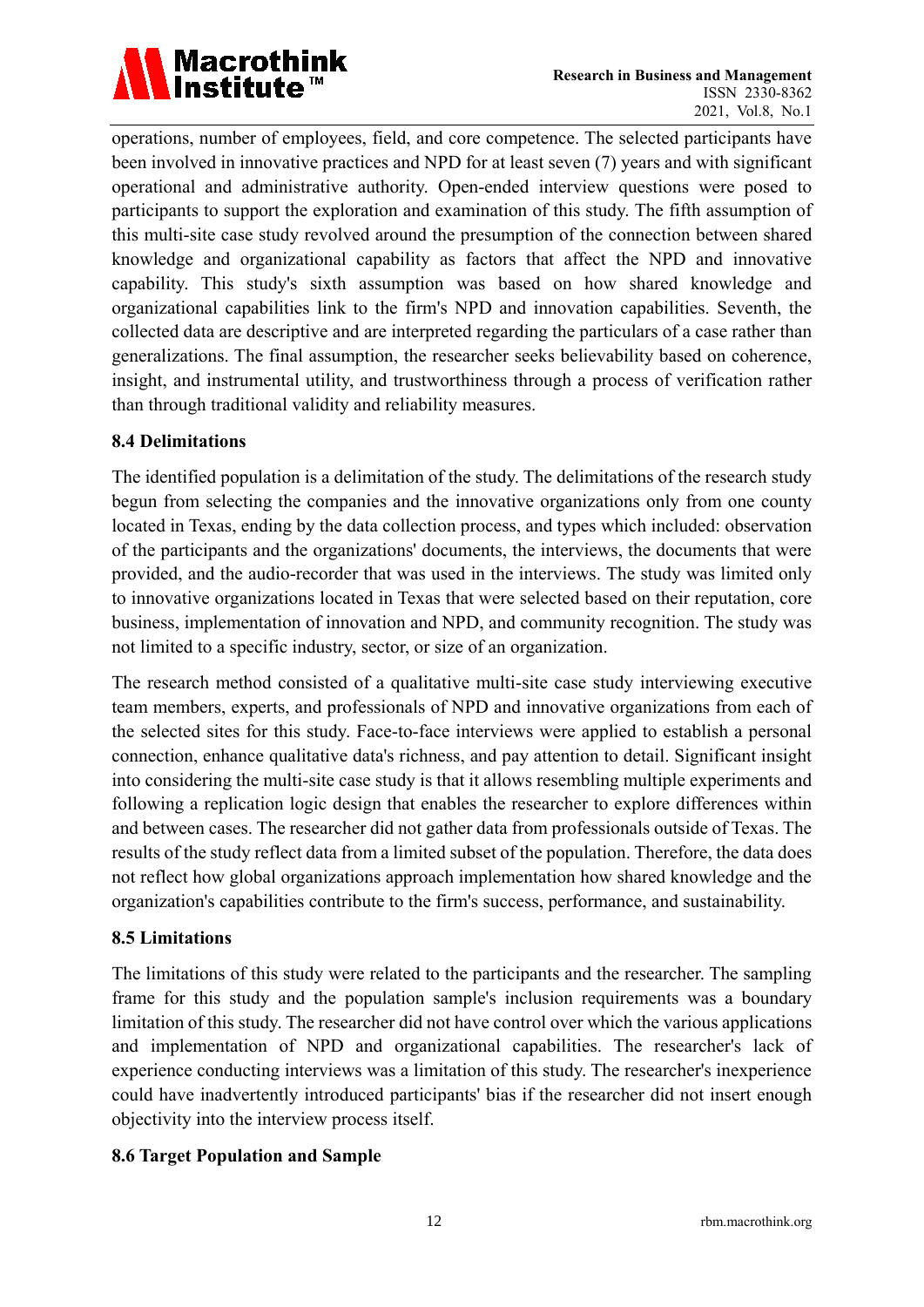

Qualitative researchers may categorize the respondent pool as the *sample*, but sampling technique definitions infer statistical analysis of representing the entire population in the universe (Yin, 2014). This multi-site case study design did not obtain respondents through sampling. It applied Yin's (2014) concept of *analytic generalization*, which contends that respondents are purposefully selected to shed empirical light on theoretical and principles. This multi-site case study aimed to answer the research question and achieve its purpose by studying a small, qualified participant sample, allowing the researcher to gain a stronger understanding of the organizations (Stake, 2006). This multi-site case study's target population was experts, executive team members, business owners, and professionals of NPD and innovative organizations in the Texas market recognized by the community based on several factors, including innovative performances, innovative practices, and innovative capabilities. The innovative companies, whose core business is directly related to NPD and the implementation of innovative capabilities recognized by the Charlestonian community, were the sampling frame for this study.

#### **8.7 Population**

This multi-site case study's target population was experts, executive team members, business owners, and professionals of NPD and innovative organizations in the Texas market. The population sample's inclusion requirements include individuals who were currently employed and directly involved in innovation practices and NPD projects or studies. The participants must have obtained at least a bachelor's degree with at least seven (7) years with significant operational and administrative authority. The selected organizations varied in operations, number of employees, field, and core competence.

#### **8.8 Sample**

This study's sample consisted of executive team members and experts from each of the selected sites for this study. The recruitment sample size was 15 innovative organizations in the Charlestonian market from various specializations. From the sample size of 11, the researcher was able to conduct six (6) interviews representing six (6) innovative Charlestonian companies with qualified participants. Characteristics of the ideal sample included both the project manager expert/executive team member of new product development project teams that utilize NPD and innovation capabilities. The researcher interviewed qualified participants to collect different perspectives and conduct a deep and detailed study regarding this phenomenon. Purposive sampling selection is derived based on Patton's (2015) and Yin's (2014) recommendations. Patton stated that "purposive sampling emphasizes an in-depth understanding and learning a great deal about the inquiry issue" (p.137). Yin stated that "purposive sampling ensures that the participants will have the experience, information, and knowledge to answer the research question" (p. 87).

# **8.9 Qualitative Data Collection**

#### **8.9.1 Data Collection**

The researcher prepared a list of 12 companies was selected from Texas for this study. The researcher reached 15 innovative organizations and interviewed six (6) qualified participants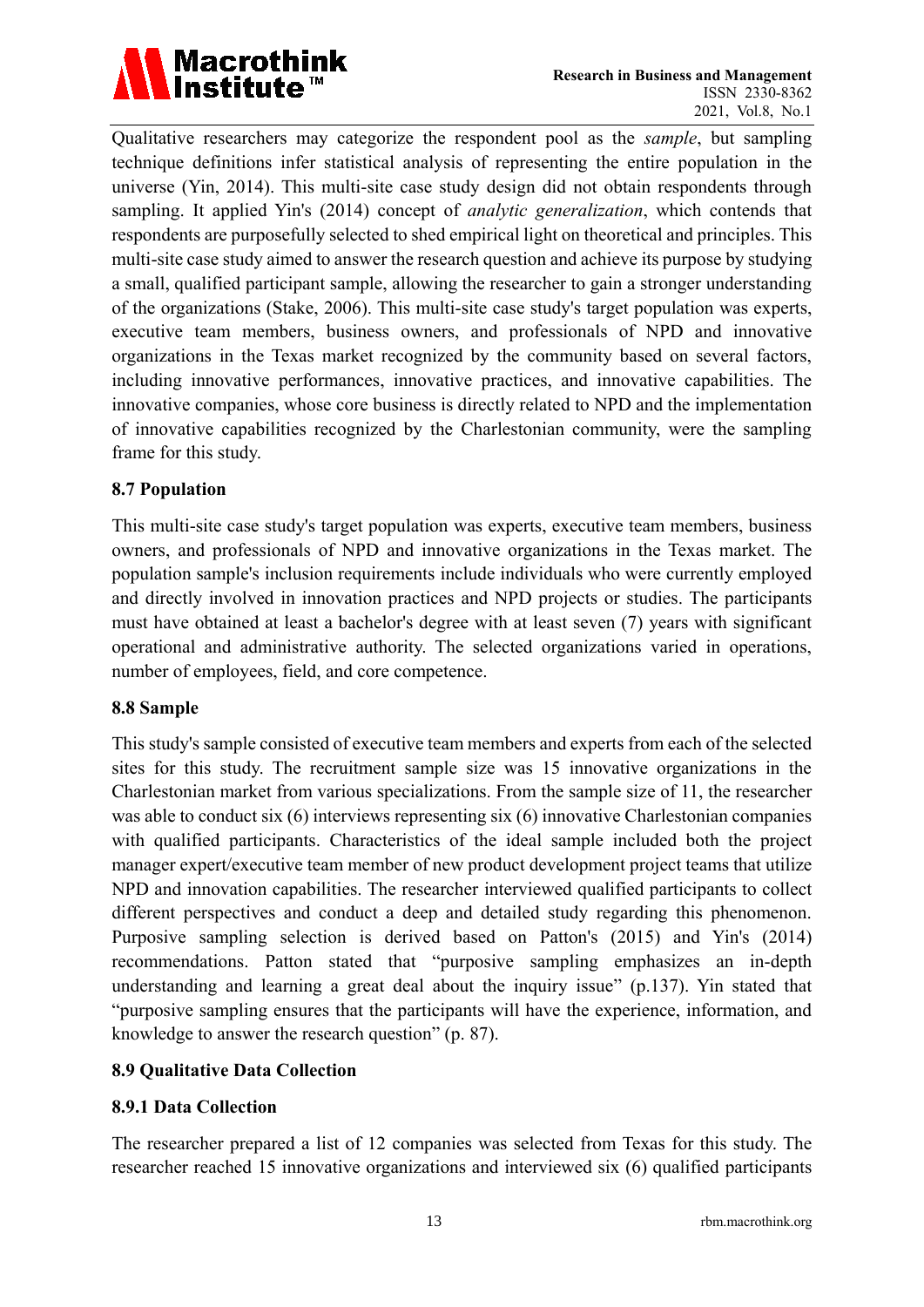

from those organizations. The number of selected organizations was based on the purpose and the intent of the study (Cleary et al., 2014). The appropriate sample for this study has resulted in sufficient saturation of the participants' interviews for the research (Eisenhardt & Graebner, 2007; Stake, 2006). Stake (1995, 2006) recommended that researchers conducting a qualitative study should have a sample size that would enable the researcher to answer the research questions.

Contact information for the selected innovative organizations was obtained through the websites of each identified organization. The researcher contacted the identified site representative via phone to describe the study and sampling frame, to request contact information, and to ask for their organization's support and participation in this study to conduct research on-site. The researcher visited each organization's site after gaining approval and their support to participate. Then, the researcher spoke with each organization's gatekeeper to provide more details of the study and answer any questions or concerns. The researcher requested the contact information for the individuals that met the research's requirements and qualifications from the appropriate organization representative based on the inclusion criteria.

This study's primary collection method instrument was the in-depth, intensive, semi-structured interview using open-ended questions. Interviews provided a well-organized method for gathering a great deal of detailed, empirical data, particularly in unique or complex scenarios (Eisenhardt & Graebner, 2007; Patton, 2015). Each of the participants was interviewed individually based on a previously prepared list in a place that had private accommodations and was mutually acceptable to both the participant and the interviewer. A set of open-ended questions was designed to collect and obtain data to clarify and better understand the topic or the phenomenon (Yin, 2014). Open-ended questions allowed respondents to answer in detail, clarify responses, and get close and special attention to the interviewee's view and perspective about their experiences and related meaning (Yin, 2014). Depending on the participants' answers, probing was used as needed to provide a deeper understanding of the shared perspective, issue, or topic. Probing questions were ideal for the researcher to clarify the respondent's perspective and help the researcher think critically and analytically.

This study acquired data from primary decision-makers of the most recognized innovative businesses and providers in Texas. A limitation was present in the collection of information from the primary decision-makers of the larger businesses. The researcher captured information about respondents about NPD and innovative capabilities roles, and the impact of shared knowledge and the organization's capabilities, with at least seven years of experience and power that may influence business innovation or strategic agility or operations organization. The participants were assured that all the information provided, their organization identity, and the personal perspectives and views would remain confidential. Considering the researcher and participant's lack of interaction in this type of interview, it becomes crucial for the researcher to build rapport with the participant (Trier-Bieniek, 2012). That was achieved by creating small talk before the interview began to better identify with one another (Trier-Bieniek, 2012). With all the confidentiality assurance, one (1) out of the 8 participants refused to record the interview; they just allowed the researcher to take notes while conducting the interview and viewing the organization documents. Each interview was recorded by a voice recording device with a high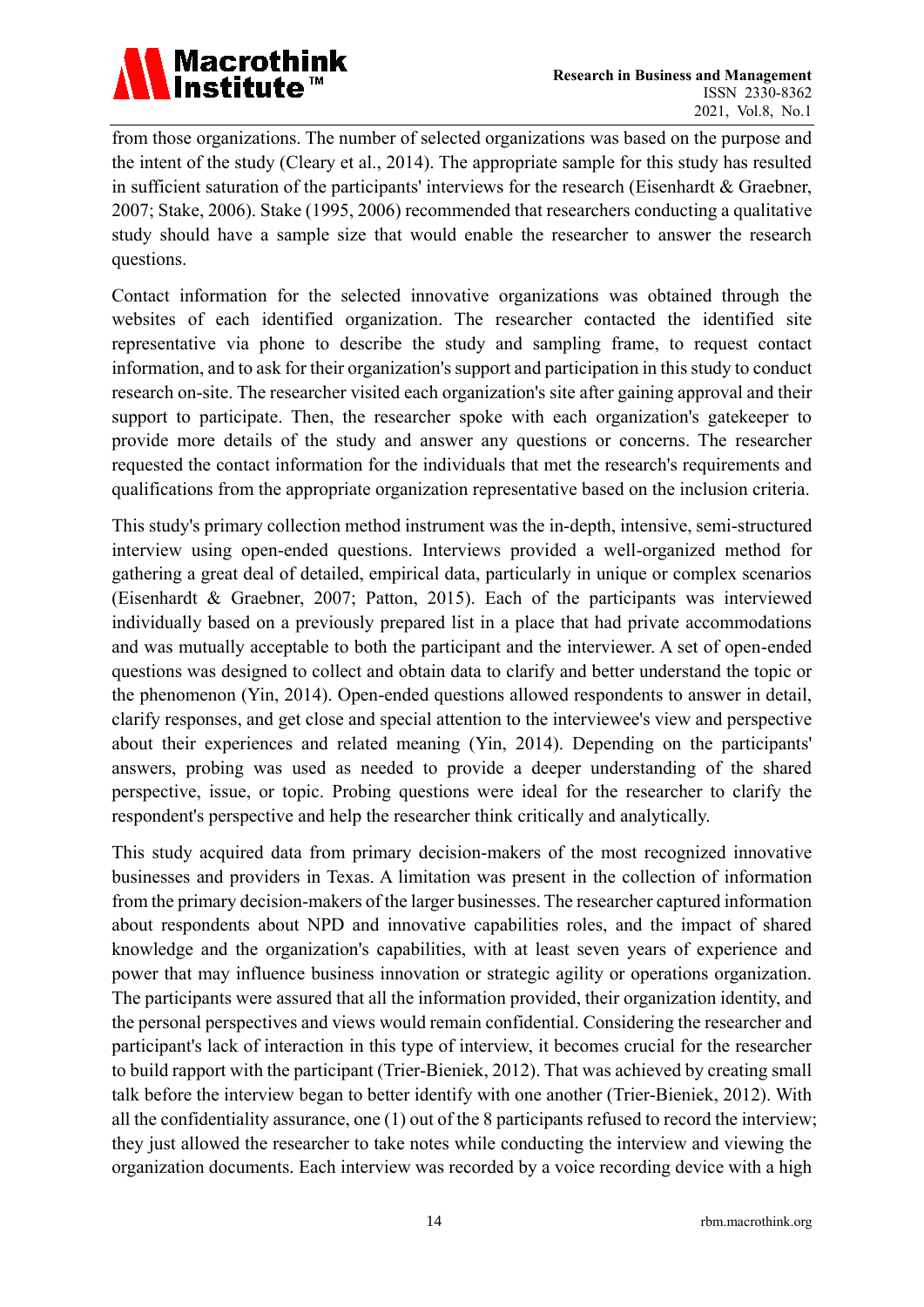

level of filtration to reduce noise, miss-hearing, or interruption and to ensure that the interview was recorded clearly with high quality.

#### **8.9.2 Data Analysis**

The researcher's analysis includes direct quotations from the participant interviews. The quotations were used as the basis in support of the researcher's analysis**.** The qualifying data obtained through the interview was prepared and reviewed for eligibility by the researcher. This multi-site case study combined traditional and contemporary data analysis practices. Traditional techniques cannot entirely replicate qualitative data analysis software features, and the traditional techniques must be applied before and after the use of the qualitative data analytics software (Yin, 2014). The combination of traditional and contemporary strategies delivered increased dependability, credibility, validity, and reliability.

Once the researcher completed the initial analysis, NVivo 11 was used to perform a similar analysis type. NVivo was the suggested qualitative data analytics software for the multi-site case study, serving as the central software tool. The function of NVivo was to convert unstructured data to structured data through the process of coding. NVivo 11 was used to manage and analyze the data. NVivo 11 was utilized further to uncover themes, frequencies, and similarities. Furthermore, the results of both the researcher and NVivo 11 were then compared to build further upon the findings.

#### **8.9.3 Instruments**

The obtained data through a one-on-one interview was recorded, transcribed, and analyzed by the researcher and by NVivo 11. The NVivo 11 program was used as the primary tool for organizing, managing, and analyzing the data. Bazeley and Jackson (2013) recommend using NVivo to guide the research's data collection and analysis. Literature, memos, and annotations were used to initiate the project in NVivo to create a foundation for organizing the data as it was collected and verifying conclusions drawn from the analysis. Interview transcriptions, organizational documents, and sources of evidence collected and considered were added to the NVivo project. The data collected were transcribed before the use of NVivo 11. The researcher had to get absorbed and engaged with the data to understand the phenomena being explored and then developed a coding system to employ within the software (Noble & Smith, 2014). The researcher's analysis was performed before the NVivo 11 analysis to validate any results that may surface from the software. By running the NVivo 11 analysis after the researcher has conducted the initial analysis, any possible bias was removed that may be encountered if the software analysis was run first.

Seers (2012) recommended reviewing the transcripts paragraph by paragraph to determine the coding process to not become overwhelmed with the data. Franzosi, Doyle, Mcclelland, Putnam Rankin, and Vicari (2013) recommended using code families to reduce the number of codes produced by NVivo 11 and to simplify the data. Generating word clouds from the platform elevated visualization of the data and were applied to increase readability. Coding plans began with the research questions and the interview questions, and the codes were not conclusive until after data collection (Swanson & Holton, 2005). NVivo 11 was used to uncover themes, frequencies, and similarities that the researcher was unable to determine. Furthermore,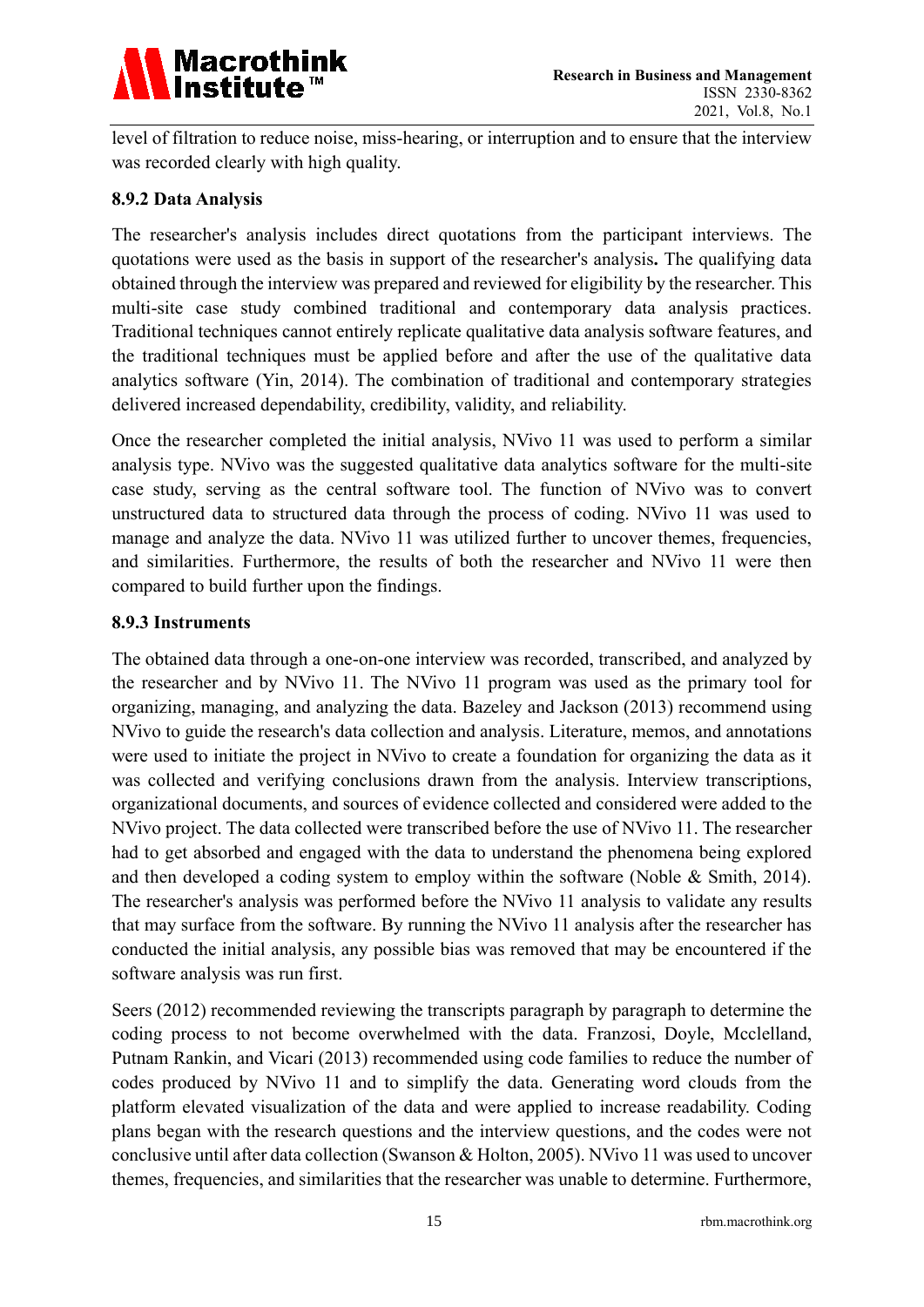

the results of both the researcher and NVivo 11 are then compared to build further upon the findings.

The findings produced in NVivo 11 were far more advanced than that of the researcher. There were many similarities in the overall determination that the researcher made. Anyan (2013) mentioned that a researcher could interpret the data on how they best feel will answer the research question; therefore, using another form of analysis to support the findings of the researcher will contribute to the validity of the study. According to Jirwe (2011), NVivo 11 is also considered advantageous since it allows the researcher to identify consistency and inconsistency in their data analysis.

#### **9. Results**

It was determined that the integrated shared knowledge and the organization's capabilities have a critical effect and positive impact on the Charlestonian innovative team members, the innovative managerial planning, and strategies, and contribute to the firms' success, performance, and sustainability. The study emphasizes the importance of the firm's use of shared knowledge and the organization's capabilities effectively by the NPD and team members. This multi-site case study focused on gathering information and data from qualified participants within the field on NPD and innovative capability about the role of the shared knowledge and the organization's capabilities regarding their contribution to the firm's success, performance, and sustainability. It was discovered through this study that the integrated shared knowledge and the organization's capabilities are interconnected, significantly affect NPD and innovative capabilities, and contribute to the firm's success and performance.

Also, other factors affecting the NPD and the innovative capabilities of an innovative firm that the participants shared were addressed. Project and innovative managers can now use one or more of these factors to support more effective NPD and innovative practices. The research findings add value to managers and leaders, minimize the risk and uncertainty, and develop foresight for the changes and practices that impact NPD and innovative capability. Consequently, the results of the exploratory multi-site case study can add new knowledge and principles to innovative management and competitive advantage theory through the increase in awareness and research of connecting and involving the role and the contribution of the integrated shared knowledge and the organization's capabilities to the firm's success, performance, and sustainability. The results and findings of this study are significant to the field of innovation management because it aims to better understand the factors that impact the success of NPD and innovative capability and consider new factors that are deemed essential for innovative firms. The findings can aid organizations with strategic planning and decisionmaking of NPD and innovative capability and contribute to the firm's success, performance, and sustainability.

#### **10. Discussion**

The researcher's determination supported that participants felt that shared knowledge and the organization's capabilities were needed by the NPD teams towards success and achieving the firms' innovative objectives. They also expressed the essential, critical, and vital role of the shared knowledge and the organization's capabilities with innovative management to stay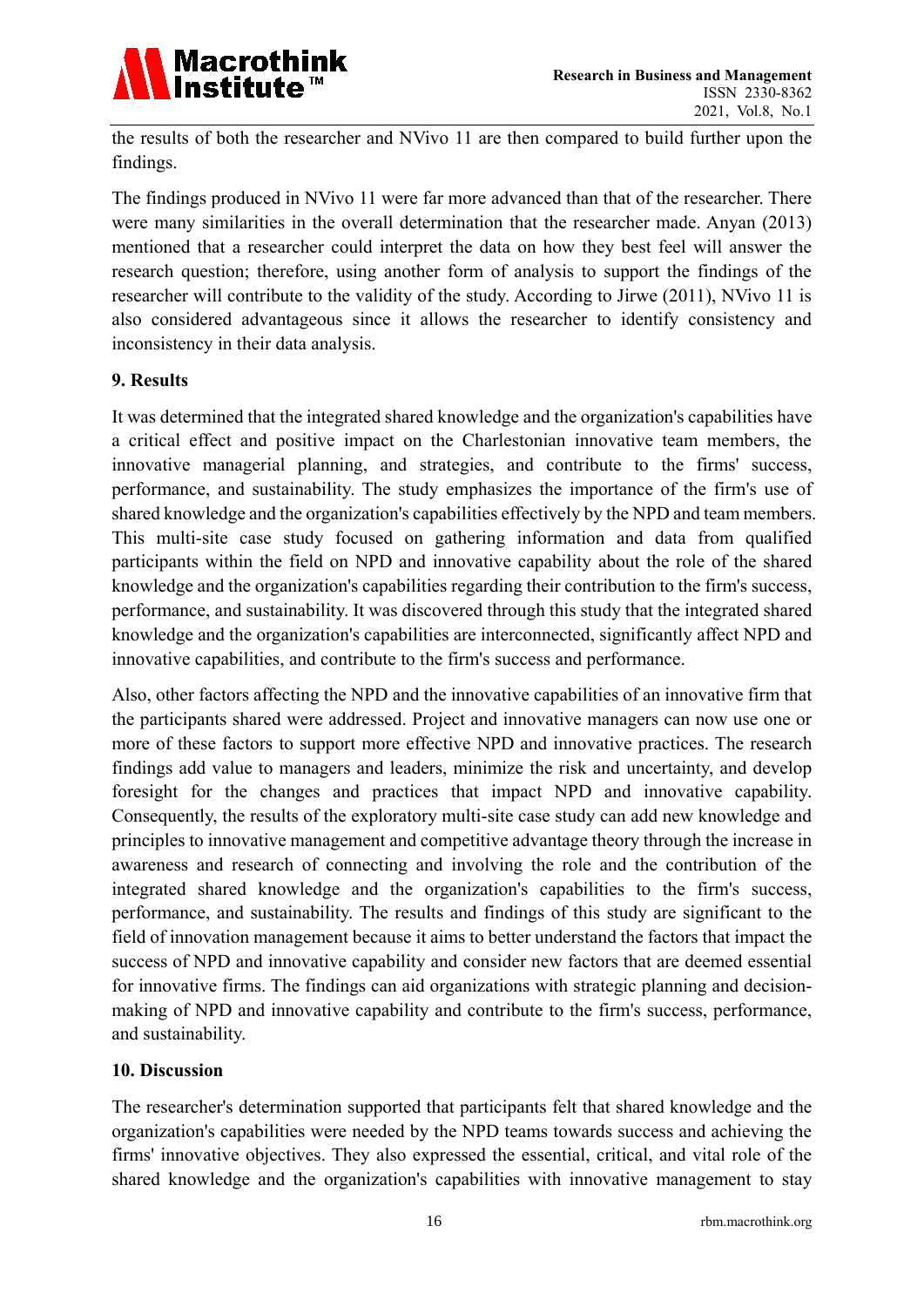

competitive and improve and enhance the product development process. Furthermore, in support of the central research question, the researcher determined that shared knowledge and the organization's capabilities have an extreme connection to the firm's success, performance, competitiveness, and sustainability. The researcher was also able to affirm that shared knowledge and organizational capabilities have a critical impact on the firm's success, performance, building, or improving the competitive advantage. This effect can be proven and seen in any innovative firm, especially for NPD team members.

NVivo 11 was utilized to validate and find any other meaning within the data. NVivo 11 has found that the five determined topics' word frequencies were in line with the researcher's handcoding. The NVivo 11 analysis pointed out the impact and the contribution of the shared knowledge and the organization's capabilities, and the effect on the innovative management strategic planning and practices. The identified themes affirmed a more positive attitude toward NPD and innovative capability after the shared knowledge and the organization's capabilities were implemented. The researcher and the results from NVivo determined that shared knowledge and the organization's capabilities are significantly connected and supportive of NPD's success and innovative capabilities. The results also determined that shared knowledge and the organization's capabilities contribute to the firm's success, performance, and sustainability. The contribution is seen by achieving the organization's objectives, sustaining the competitive advantage, and improving the firm's performance, which is also done by increasing and enhancing the NPD and the innovative capabilities rates and processes.

# **11. Conclusions Based on the Results**

This study began to better understand the role of shared knowledge and the organization's capabilities that impact NPD and innovative capability. Also, it was designed to explore how shared knowledge and the organization's capabilities contribute to the firm's success, performance, and sustainability. The researcher designed this study to focus on the participant's perspectives and opinions in innovation and strategic management, particularly NPD and innovative capability, within manufacturing and innovative organizations that currently utilize shared knowledge and organizational capability.

The researcher and the NVivo analysis results show that shared knowledge and the organization's capabilities are significantly connected and supportive to the success of NPD and innovative capabilities and contribute to the firm's success, performance, and sustainability. The results also indicate that the team members of NPD shared knowledge enables the firm to improve or increase innovative capabilities, new product competitive advantage and add values to the products based on the market's and consumers' desires. It was determined that there had been an improvement in the firm's performance and competitiveness when implementing shared knowledge and the organization's capabilities through the firm's innovative activities and practices. Individuals who have had experience with NPD and innovative capability affirmed that their perception and experience of shared knowledge and the organization's capabilities had been positive and critical to NPD and innovative management.

The results indicated that shared knowledge, as an extension to the knowledge in a firm, is an array of actions that help the team members attain the desired project objectives and achieve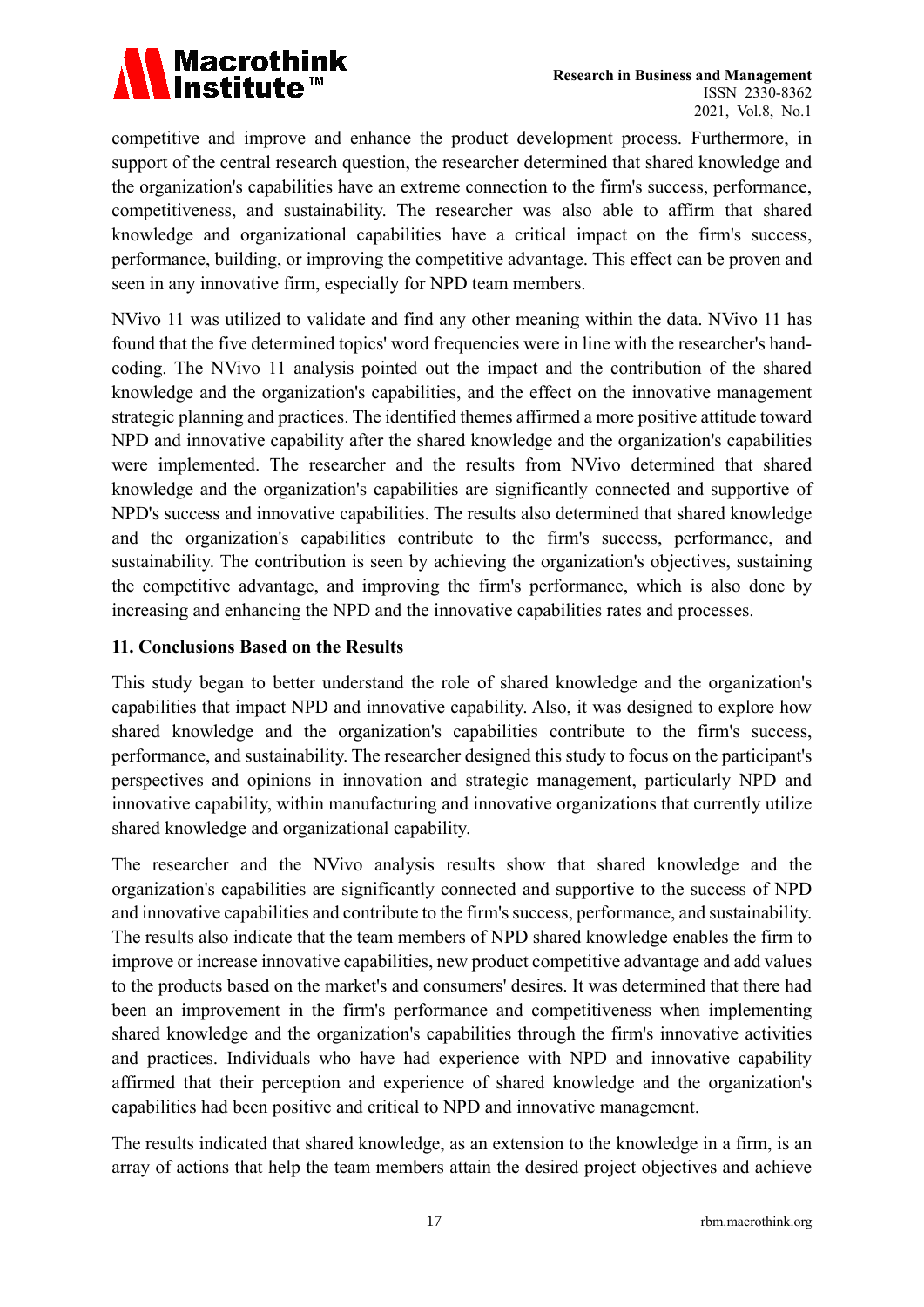

the firm's goals. Shared knowledge offers many benefits to the firms by increasing and improving the firm's performance, sustaining the competitive advantage, and maintaining the market share and the team members by increasing the level of collaboration and cooperation through the entire organization. The benefits of shared knowledge integration include empowering the exchange of knowledge, facilitating learning, promoting the organization's strategies, and enhancing the employees' competencies and the organization's capabilities to achieve individual and organization goals, assisting in reconfiguring the available resources, and maintaining competition in the market. Shared knowledge appears as a social process and contributes to the firm's success, performance, and sustaining a competitive advantage. It is proven based on the data analysis that the effectiveness of NPD and the firm's innovative capabilities depend on the integration of information and knowledge within the organization and a suitable combination of organizations' resources. The results also indicated that organizational competence essential for the NPD and innovative capabilities success are to be aware of what it knows and to have the ability to refigure the resources, recombine the knowledge and apply what it knows when it is needed to provide the firm the leverage to be more adaptive and proactive. More importantly, by taking advantage of knowledge sharing by utilizing sharing knowledge and exploiting knowledge sharing, NPD and innovative capacity can improve the performance, increase the success rate, reduce the risk factors, and develop a superior product that aims to add value. When utilized in conjunction with the firm's organizational capabilities, shared knowledge is one of the best practices that significantly impact NPD and innovative capabilities success.

It was determined that firms require internal resources and capabilities to absorb, assimilate, and reconfigure externally obtained knowledge for innovative firms to succeed in the implementation of NPD and innovation capabilities. Innovative companies must develop skills in coordinating the firm's resources and utilizing them most productively and efficiently. The results affirmed that the company's capabilities are the product of its organizational structure, strategic planning, management support, processes, practices, control, and monitoring systems. Innovative firms need to develop and revamp "strategic flexibility" to ensure NPD and innovative capabilities success. Strategic flexibility as a strategic capability enables the firm to be more proactive and adapt to the changes and challenges in the global markets and business environments. The benefits of developing strategic flexibility include creating new skills, opportunities and delivering new products successfully through the effective utilization of the firm's resources and knowledge.

The findings show that organizational capabilities are another important NPD performance measure and contribution to sustaining the firm's competitive advantage. Organizational capabilities build and integrate competencies across processes and activities, ultimately lead to product innovation, and maintain the competitive edge. Organizational capabilities seek to effectively utilize the firm's resources and increase organizational learning by building and sharing knowledge through the firm's processes and activities. NPD is viewed by the researcher and from the data analysis as an ongoing process that requires integration and collaboration with all departments, not to mention knowledge from various areas to achieve the firm's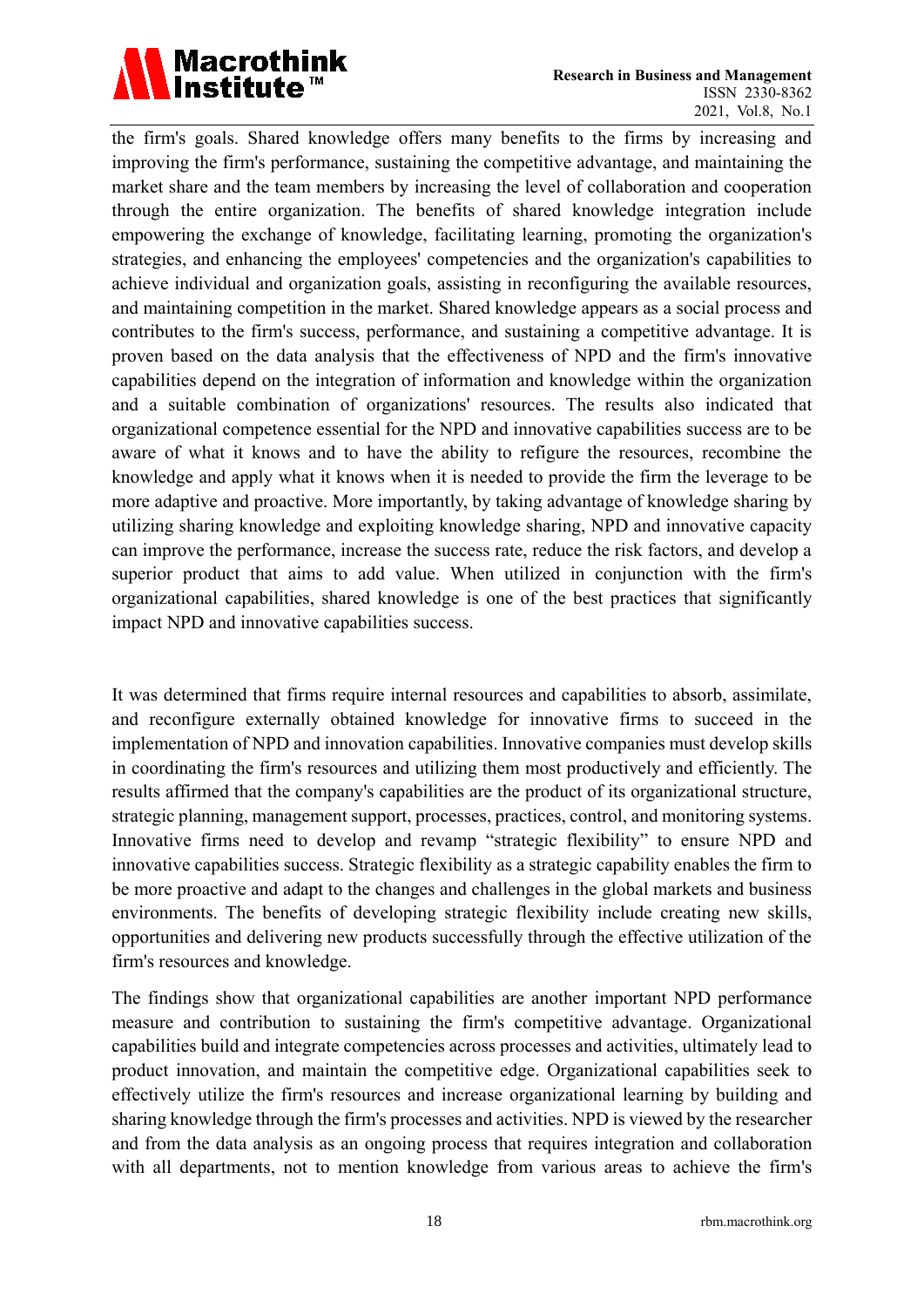

objectives and ensure success. The results show that having a knowledge base and being familiar with the organizational capabilities of the firm enables innovation and NPD managers to identify which agile capabilities are needed and what best practices and strategies are essential to cope with the dynamic environment and provide the firms with the ability to become adaptive and proactive. NPD's success depends on the managers' ability to utilize the available resources and the knowledge in developing new products, developing the strategic planning and decision, and integrating the firm's capabilities in operations, which collectively contributes to the firms' performance and maintaining the competitive advantage.

The success of NPD and innovative capabilities range from embracing the concept of knowledge management and to instilling the extension of knowledge management's notion and practices into the firm's structure, training, and processes, which provide the firm the leverage to sustain its competitive advantage and to maintain the market share. Developing a knowledge base accessible to the employees will facilitate sharing knowledge, disseminating experience, know-how, and learning between the team members and other departments. More telling, the success of NPD and innovative capabilities require sharing information, and this is associated with effective and efficient strategic planning, program development and decision making, organizations' goals, and NPD performance, where all contribute to the firm's success, performance, and the sustainability of the competitive advantage.

The study aimed to fill the gap in the existing literature that addresses NPD's success and the implementation of innovative capability by developing a comprehensive understanding of the critical role of shared knowledge and the organization's capabilities to the firm's sustainable competitive advantage. Organizations may benefit from this study by learning about the leading factors that contribute to NPD success and innovative capability regarding contributing to the firm's success, performance, and sustainability. This study's results are critical to the field of innovation management because they provided a better understanding of the factors that impact and contribute to the success of NPD and innovative capability. The results are designated to help innovative organizations ignored or limited knowledge of their impact on the firm's performance. The exploration of this multi-site case study assists innovative organizations with strategic planning and decisions. Increasing awareness was one of the purposes of this multicase study of these factors, which may provide organizations with knowledge and foundation to consider in the strategic decision-making process and planning. The findings help academics and practitioners better understand the role, impact, and contribution of the integrated shared knowledge and the organizational capabilities to the firm's success, performance, and competitive sustainability.

The findings benefit both scholars and practitioners. The scholars can use the findings to develop new practices concerning NPD and innovative capability to support the firm's sustainable competitive advantage. The findings also contribute to managers and leaders of NPD and innovative capability, considering shared knowledge and the organization's capabilities as vital and essential to its ability to develop new products and promote innovative capability. All of this contributes to developing or improving a long-term sustainable strategic competitive advantage. These multi-site case study results are beneficial for innovative managers in making the appropriate strategic decisions concerning NPD and innovative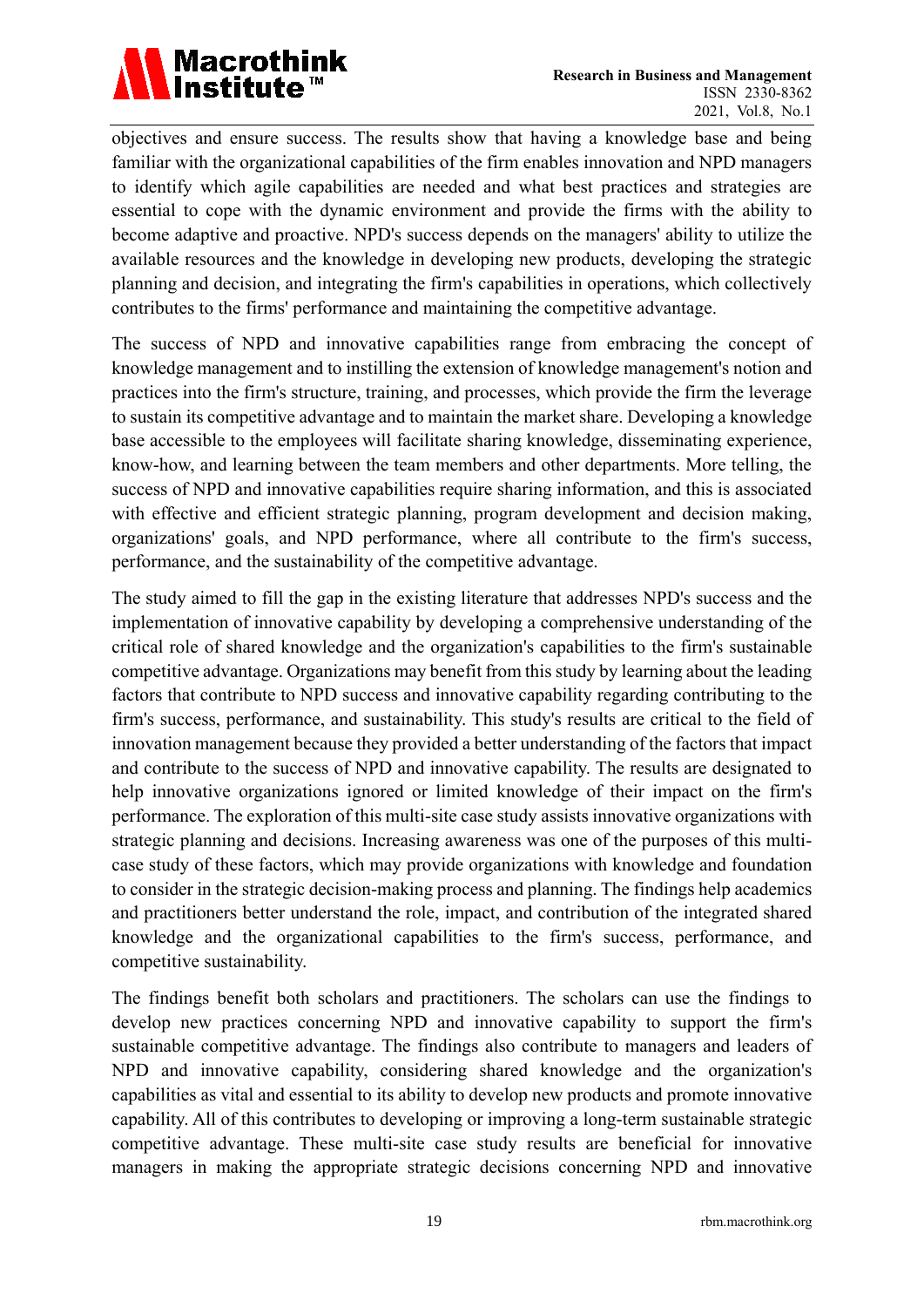

capabilities that lead to attaining strategic goals. The findings revealed interesting insights demonstrating how utilizing knowledge sharing and the organization's capabilities are linked and significantly related to NPD and innovative capability success. The results also indicated that shared knowledge enables the firm to improve and increase innovative capabilities with new product competitive advantage and performance. More importantly, shared knowledge and the organization's capabilities were deemed critical factors for the NPD project's success and the implementation of the firm's innovative capability. This result implies a connection between knowledge sharing and the organization's capabilities, and the firm's success, performance, and sustainability.

This research study also has addressed other factors shared by the participants, which need further study to determine their impact on the firm's NPD and innovative capabilities. Besides, the participants' shared insights also exposed some of the strategies adopted by Texas's innovative organizations and other proactive actions that were used to cope with the challenges that their organizations faced on the local and global levels. These adaptive strategies were adopted to cope with the political changes in the surrounding areas, the turmoil in the market, the high level of competitiveness, the evolution of trends and consumers' demands, and the rapid developments of technology and communications. The adopted strategies' main goal was to maintain their market share, address consumers' satisfaction, stay competitive, and sustain their competitive advantage.

# **12. Recommendations for Future Research**

In light of the study's results and discussion, several recommendations and suggestions are presented. This qualitative multi-case study contributes to the existing body of research knowledge. There are some possible extensions to this study. Some are a result of the limitations discussed above, and others are concerned with the depth and breadth of the participants' shared perspectives. This study shows that the innovative organizations currently utilizing shared knowledge and the organization's capabilities have a better experience, performance, return, and expectations with the effectiveness of their NPD and innovative capability. Other sectors and industries, such as the service or hospitality industry, can be considered for future research. Future research can also consider other NPD dimensions, such as the degree of innovativeness, cost, etc. Fourth, future research can assess NPD performance through other NPD performance measures such as product and market measures. Fifth, recommendation involves research techniques. Future researchers can deploy additional qualitative research techniques, such as focus groups, interviews, in-context observations, simulated environment observations, or document review. Quantitative research studies could examine the statistical significance among NPD, innovation capabilities, knowledge management, performance, key performance indicator (KPI), product development success, consumers' relations and feedback, marketing, and business model innovation. Finally, future research can also examine the effect of external factors on NPD success, performance, and speed. Recommendations for further research have emerged from the primary data, limitations in the study design, and delimitations. The researcher recommends further investigation, both qualitative and quantitative, about a broader range of participants in the innovation industry.

The results of this exploratory qualitative multi-site case study support additional factors on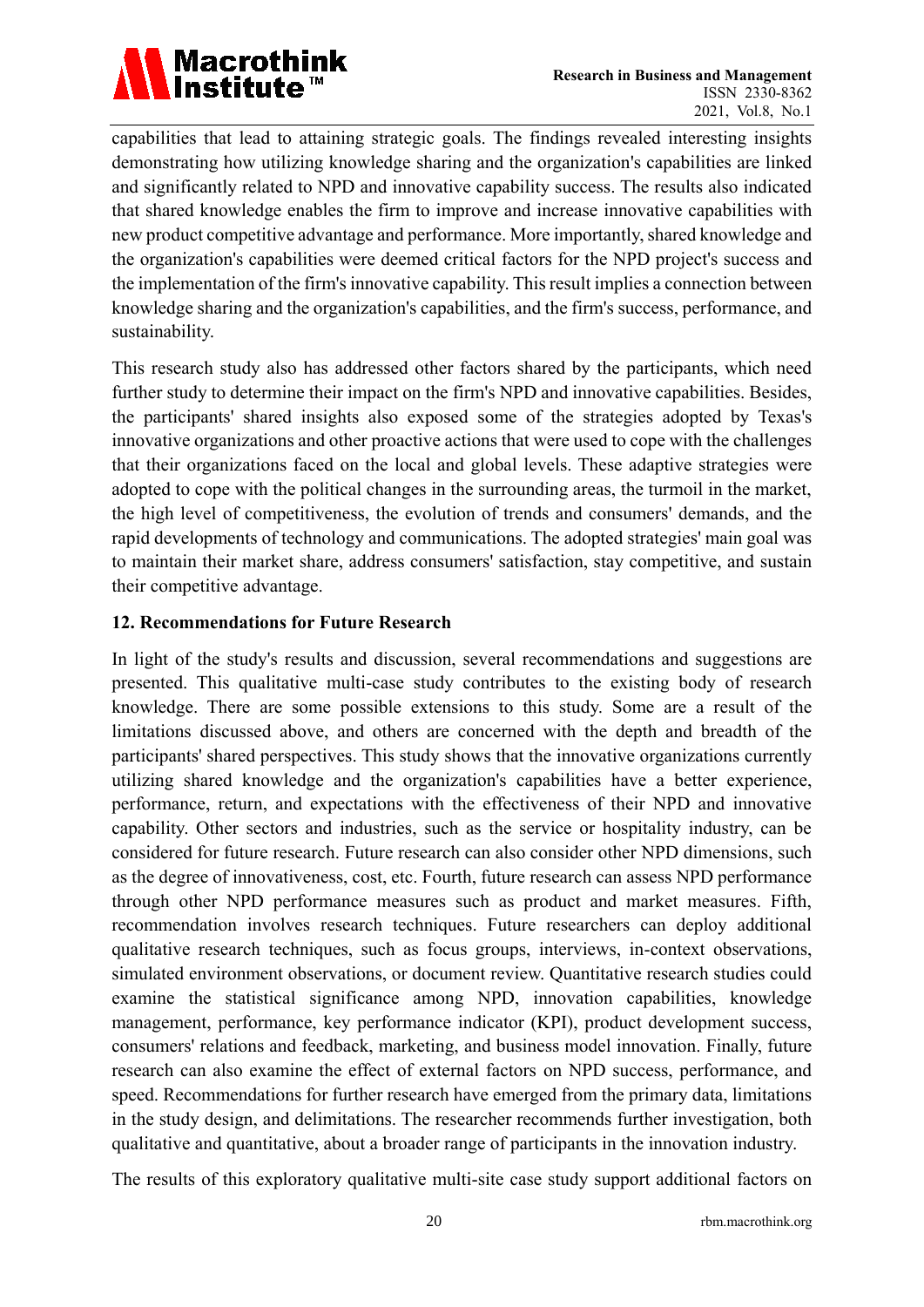

NPD and innovative capability. The research findings filled the gaps in the existing literature by examining the role of shared knowledge and the organization's capabilities as critical factors that impact the firm's success, performance, and sustainability. The findings also increased the awareness and the knowledge and provided a better understanding of the role and the contribution of the shared knowledge and the organization's capabilities. The results also added new insights, perspectives, and other factors that impact the NPD and innovative capabilities. The findings determined how other factors influenced innovative management practices, strategic planning, and the decision-making process. The factors that may affect the NPD and the innovation capability were addressed and shared from the participants' perspectives. There are numerous potential opportunities for research in considering those factors. These factors, which need further investigation, are marketing, consumers' relations, and finance, and their relation to NPD, innovative capability, and innovative management. The researcher recommends future research questions based on those new factors. The following are the proposed future research questions generated from marketing, consumer relations, and finance.

- How does marketing affect and contribute to NPD, innovative capability, and innovative management?
- How do consumers' relations affect and contribute to NPD, innovative capability, and innovative management?
- How does finance affect and contribute to NPD, innovation capability, and innovation management?
- How can an innovative organization create and implement marketing, consumers relation, and finance to enable business innovation?
- How can organizational competencies be shared to enhance NPD and innovation capability?

The collected data could be expanded to include new product developments in other manufacturers or industries such as the biotechnology and pharmaceutical industries. The study's focus was on innovative companies whose core business was directly related to NPD and innovative capabilities in the Jordanian market. This expanded data would allow a more comprehensive analysis of new product development success, performance, and sustainability. In addition to the expansion of data to include other industries, the data could include failed products. These included products that did not complete the new product development process or experienced immediate market failure may allow greater discernment of the role of the affecting factors that contribute to the firm's success, performance, and sustainability.

Last but not least, the researcher believes that it would be beneficial to the expansion of this research study to understand the innovation management strategies, decision-making process, cultural differences, market characteristics, government regulations and laws, innovation agility, NPD, and innovative capability of firms in countries other than Jordan or the Middle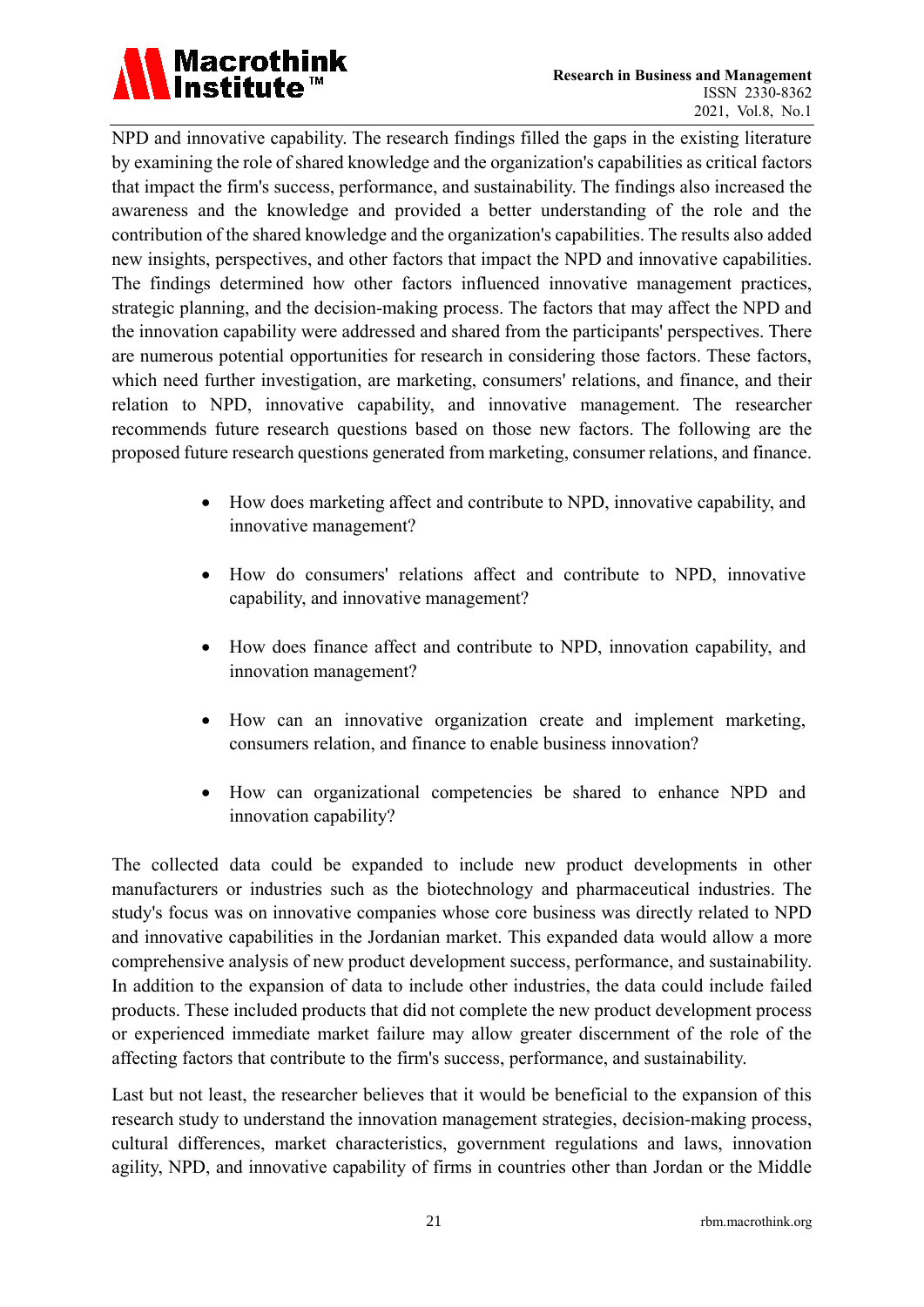

East countries. Finally, new research questions are proposed. The research questions from this study may be segmented or repositioned.

# **13. Conclusion**

In a nutshell, this multi-site case study concludes the research project on strategic management and innovation, practical NPD, and innovative capability. This study began to better understand the role of the shared knowledge and the organization's capabilities that impact NPD and the innovative capability regarding their contribution to the firm's success, performance, and sustainability. The researcher designed this study to focus on the participant's perspectives and opinions in innovation and strategic management, particularly NPD and innovative capability within organizations that currently utilize shared knowledge and the organization's capability.

Significantly, the purpose of the research was to explore how shared knowledge and the organization's capabilities, affecting NPD and innovation capabilities, contribute to the firm's success and performance and sustain the competitive advantage. The scholarly research focused on the impact of the integrated shared knowledge and organizational capabilities in innovative Jordanian organizations. Participants confirmed that business is being affected by the integrated shared knowledge and organizational capabilities and contributes to the firm's success, performance, and sustainability. This research aimed to increase awareness and comprehension of the role of shared knowledge of the organization's capabilities that contribute to the success of the NPD and innovative capabilities. Also, the focus was to address the link between the integrated shared knowledge and the organizational capabilities to the firm's success, performance, and sustainability.

More importantly, it was determined that there had been an improvement in the firm's performance and competitiveness when considering and implementing shared knowledge and the organization's capabilities through the firm's innovation activities and practices. Individuals who have had experience with NPD and innovative capability affirmed that their perception and experience of shared knowledge and the organization's capabilities had been positive and critical to NPD and innovative management. Data analysis, data results, findings, and recommendations from this study may be a desirable or suitable place to continue into the next phase of research for other researchers and this researcher alike.

#### **REFERENCES**

Alvarez, H., & Iske, P. (2015). Internal capabilities and external knowledge sourcing for product innovation in LMT SMEs. *Journal of Innovation Management,* 3, 55-70. Retrieved from http://hdl.handle.net/10216/79104

Alvesson, M., & Karreman, D. (2011). Qualitative research and theory development: mystery as a method. Thousand Oaks, CA: Sage.

Anders, P. N. (2006). Understanding dynamic capabilities through knowledge management. *Journal of Knowledge Management,* 10, 59-71. DOI:10.1108/13673270610679363

Anyan, F. (2013). The influence of power shifts in data collection and analysis stages: A focus on qualitative research interview. *The Qualitative Report,* 18(18), 1-9. http://tqr.nova.edu/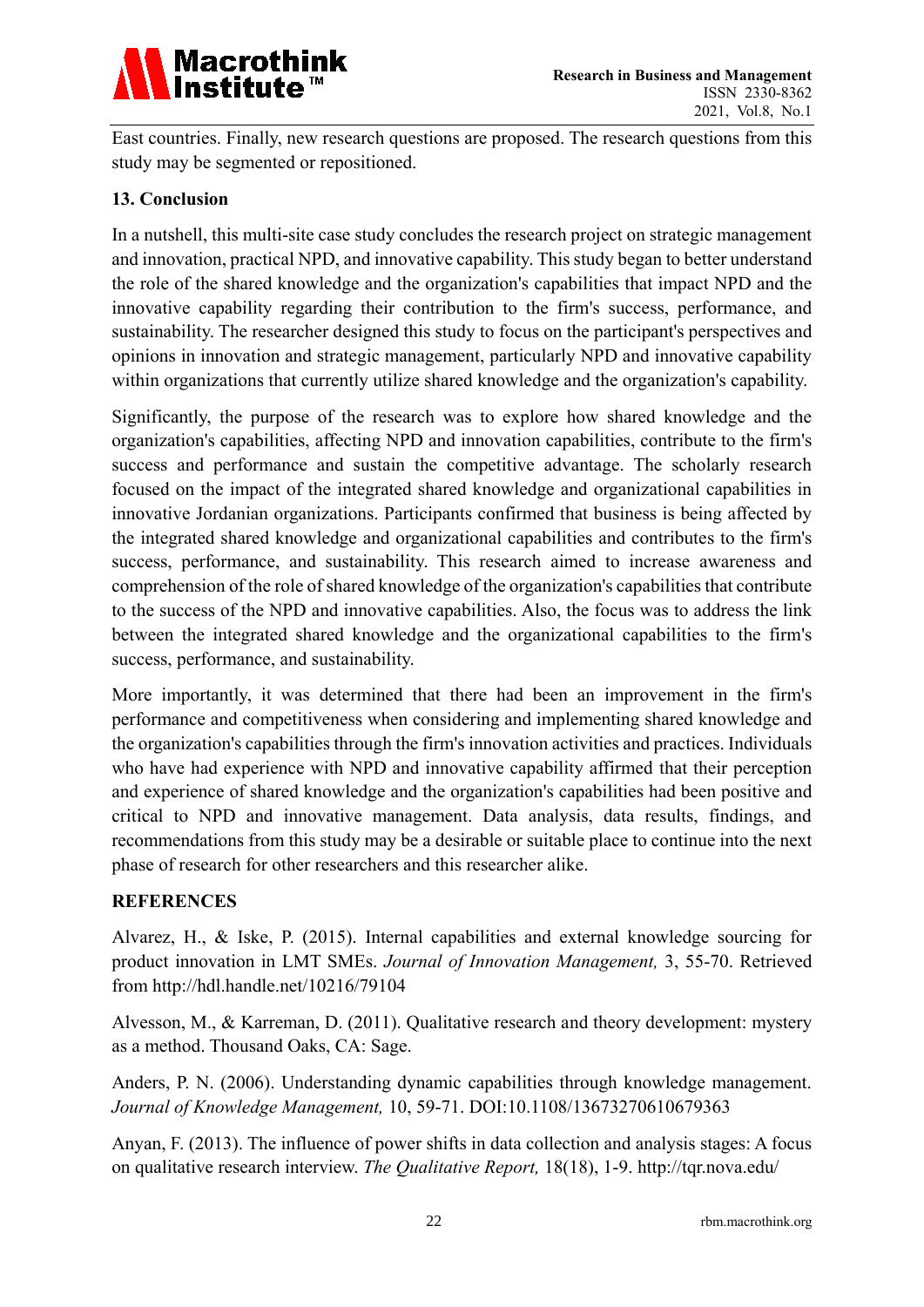

Awwad, A., & Akroush, D. M. N. (2016). New product development performance success measures: exploratory research. *EuroMed Journal of Business,* 11, 2–29. DOI: 10.1108/emjb-12-2014-0043

Badrinarayanan, V., & Arnett, D. (2014). Effective virtual new product development teams: An integrated framework. *IEEE Engineering Management Review,* 40, 80–90. DOI:10.1109/emr.2012.6379403

Barclay, I., Dann, Z., & Holroyd, P. (2000). Improving product development performance. *New Product Development, 51*–68. DOI:10.1016/b978-0-7506-4998-8.50008-6

Bazeley, P., & Jackson, K. (2013). Qualitative data analysis with NVivo. Thousand Oaks, CA: Sage.

Brunswicker, S., & Vanhaverbeke, W. (2014). Open innovation in small and medium-sized enterprises (SMEs): External knowledge sourcing strategies and internal organizational facilitators. *Journal of Small Business Management,* 53, 1241–1263. DOI:10.1111/jsbm.12120

Cheung, T. M. (2015). Continuity and change in China's strategic innovation system. *Issues and Studies,* 51, 139-169. DOI.org/10.1111/j.1460-2466.1994.tb00685.x

Cooper, R. G., & Kleinschmidt, E. J. (2010). Success factors for new-product development. *Wiley International Encyclopedia of Marketing.* DOI:10.1002/9781444316568.wiem05021

Creswell, J. W. (2014). Research design: Qualitative, quantitative, and mixed methods approach (4th Ed.). Thousand Oaks, CA: Sage.

Dangol, R., & Kos, A. (2014). Knightian uncertainty and risk. *Journal of Strategy and Management,* 7, 337-353. DOI:10.1108/JSMA-02-2014-0010

Eisenhardt, K. M. (1989). Building theories from case study research. *The Academy of Management Review,* 14, 532. DOI:10.2307/258557

Eisenhardt, K., & Graebner, M. (2007). Theory building from cases: Opportunities and challenges. *Academy of Management Journal,* 50, 25-32. DOI:10.5465/amj.2007.24160888

Ernst, H. (2002). Success factors of new product development: A review of the empirical literature. *International Journal of Management Reviews*, 4(1), 1-40. DOI:10.1111/1468- 2370.00075

Franzosi, R., Doyle, S., Mcclelland, L. E., Putnam Rankin, C., & Vicari, S. (2013). Quantitative narrative analysis software options compared: PC-ACE and CAQDAS (ATLAS.ti, MAXqda, and NVivo). *Quality and Quantity,* 47, 3219-3247. DOI:10.1007/s11135-012-9714-3

Hong, P., Doll, W. J., Nahm, A. Y., & Li, X. (2004). Knowledge sharing in integrated product development. European *Journal of Innovation Management*, 7, 102–112. DOI:10.1108/14601060410534393

Hussein, M. S. R., & Mourad, M. (2014). The adoption of technological innovations in a B2B context: An empirical study on the higher education industry in Egypt. *Journal of Business & Industrial Marketing,* 29, 525–545. DOI:10.1108/jbim-07-2013-0155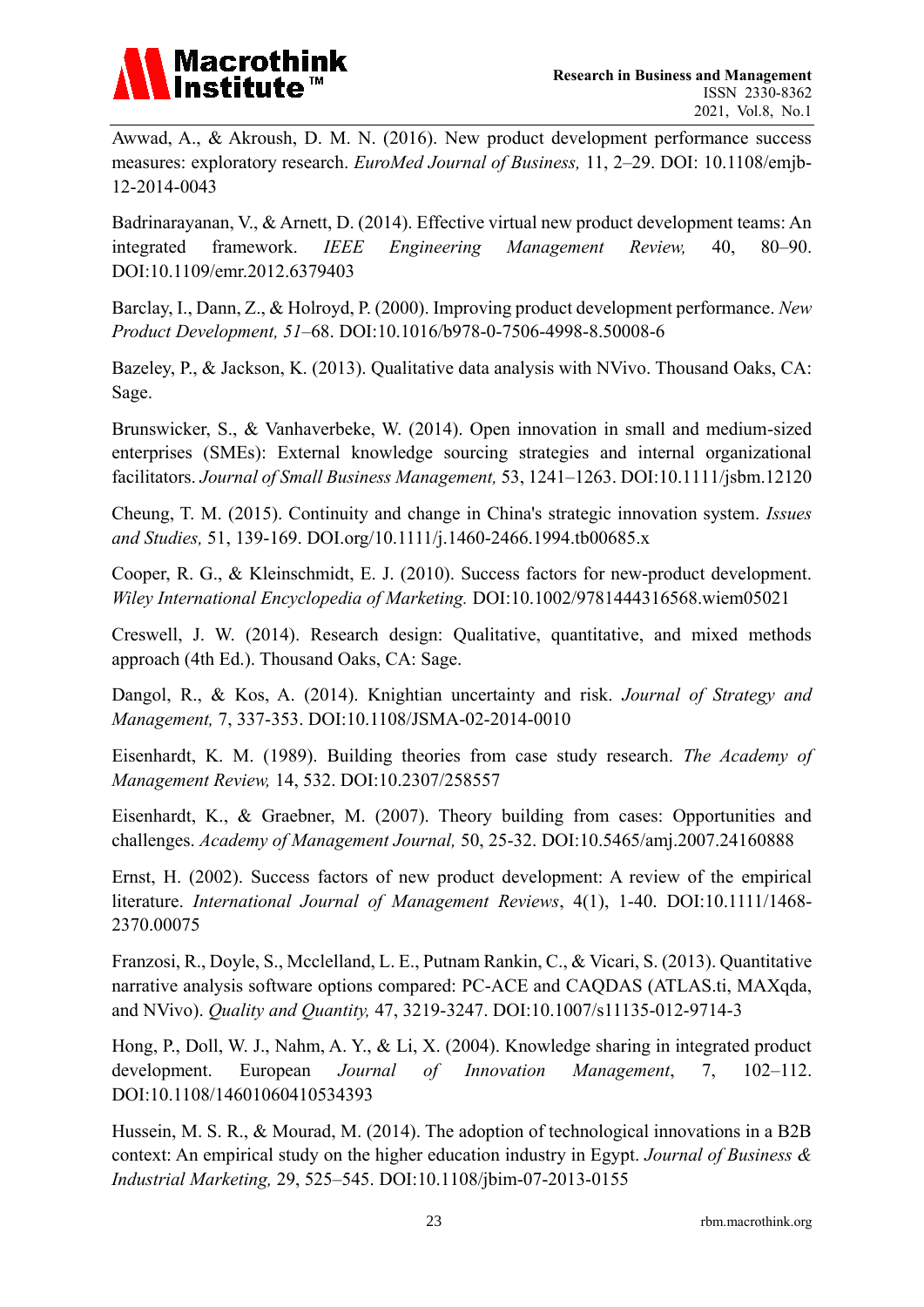# **Macrothink**

Hyett, N., Kenny, A., & Dickson-Swift, V. (2014). Methodology or method? A critical review of qualitative case study reports. International *Journal of Qualitative Studies on Health and Well-being,* 9. DOI:10.3402/qhw.v9.23606.

Ismail, M., & Yusof, Z. (2010). The impact of individual factors on knowledge sharing quality. *Journal of Organizational Knowledge Management, 2010*, 1–13. DOI:10.5171/2010.327569

Jirwe, M. (2011). Analyzing qualitative data. *Nurse Researcher,* 18, 4-5. DOI:10.7748/nr2011.04.18.3.4.c8456

Kahn, K. B., Barczak, G., & Moss, R. (2006). An exploratory investigation of NPD practices in nonprofit organizations. *Journal of Product Innovation Management,* 23, 512–527. DOI:10.1111/j.1540-5885.2006. 00221.x

Kahn, K. B., Barczak, G., & Moss, R. (2012). Identifying new product development best practices. *Business Horizons*, 55, 293–305. DOI:10.1016/j.bushor.2012.01.006

Kalluri, V., & Kodali, R. (2014). Analysis of new product development research: 1998-2009. *Benchmarking: An International Journal,* 21, 527–618. DOI:10.1108/bij-06-2012-0040

Kang, S., & Kim, S. (2010). The integrative framework on knowledge management and new product development. *Asian Journal on Quality,* 11, 157-164. DOI: 10.1108/15982681011075961

Lawson, B., & Samson, D. (2001). Developing innovation capability in organizations: A dynamic capabilities approach. *International Journal of Innovation Management,* 5, 377-400. DOI:10.1142/s1363919601000427

Leedy, P., & Ormrod, J. (2014). Practical research: Planning and design (11th ed). Boston, MA: Pearson Learning Solutions.

Li, X., Zheng, Y., & Wang, C. L. (2016). Inter-firm collaboration in new product development in Chinese pharmaceutical companies. *Asia Pacific Journal of Management,* 33, 165-193. DOI:10.1007/s10490-015-9451-y

Liker, J. K., & Morgan, J. (2011). Lean Product development as a system: A case study of the body and stamping development at Ford. *Engineering Management Journal,* 23, 16–28. DOI:10.1080/10429247.2011.11431884

Lilleoere, A.-M., & Hansen, E. H. (2011). Knowledge-sharing practices in pharmaceutical research and development- a case study. *Knowledge and Process Management,* 18(3), 121–132. DOI:10.1002/kpm.379

Liu, Y., Wang, L., Yuan, C., & Li, Y. (2012). Information communication, organizational capability, and new product development: An empirical study of Chinese firms*. Journal of Technology Transfer,* 37, 416-432. DOI:10.1007/s10961-010-9188-1

Malewicki, D., & Sivakumar, K. (2004). Patents and product development strategies: A model of antecedents and consequences of patent value. *European Journal of Innovation Management*, 7, 5–22. DOI:10.1108/14601060410515600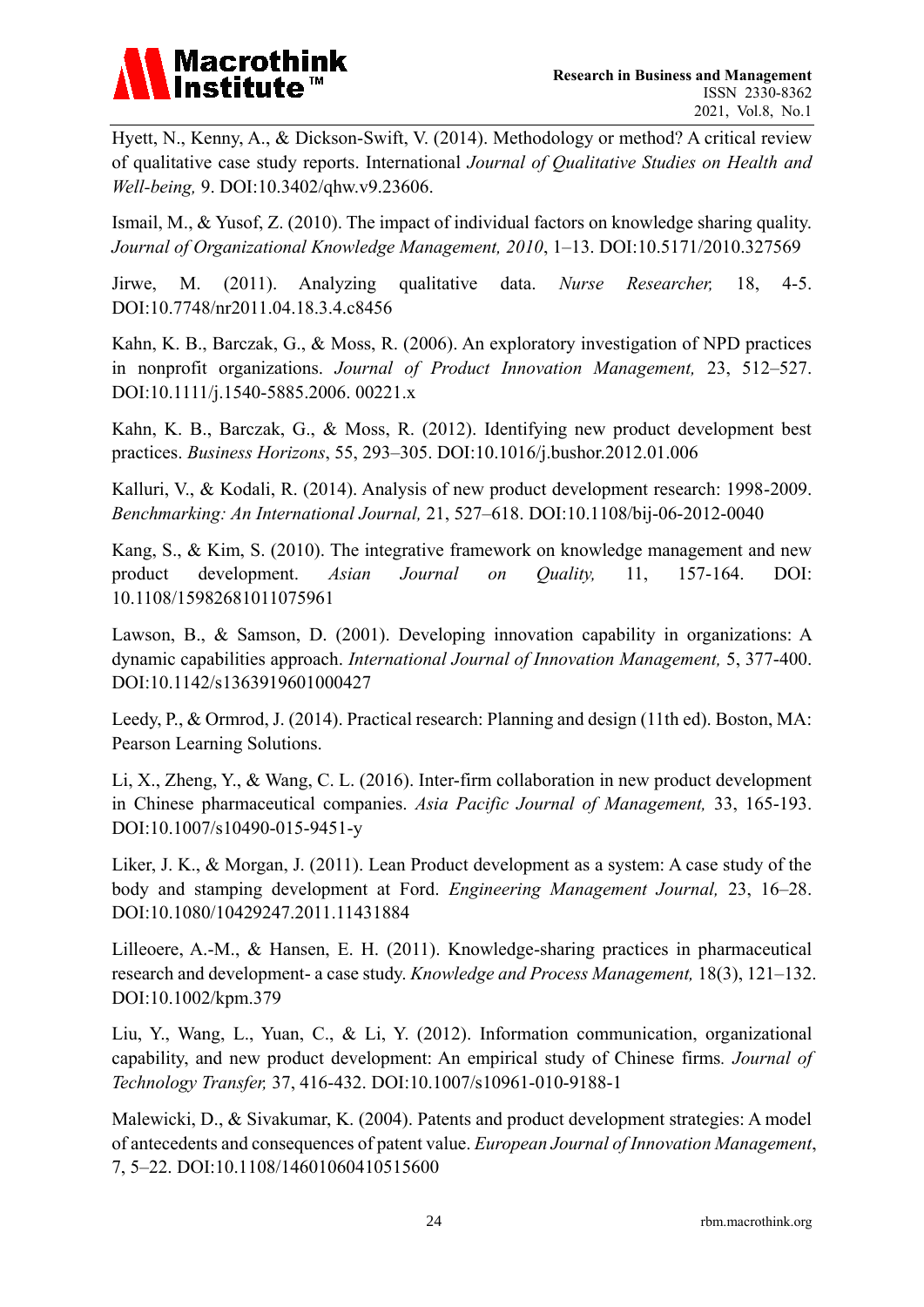

Marshall, C., & Rossman, G. B. (2016). Designing qualitative research (6th ed.). Thousand Oaks, CA: Sage.

Moustaghfir, K., & Schiuma, G. (2013). Knowledge, learning, and innovation: Research and perspectives. *Journal of Knowledge Management,* 17, 495-510. DOI:10.1108/JKM-04-2013- 0141

Narkhede, B. E. (2017). Advance manufacturing strategy and firm performance. *Benchmarking, an International Journal,* 24, 62–101. DOI:10.1108/bij-05-2015-0053

Ngamkroeckjoti, C., Speece, M., & Dimmitt, N. J. (2005). Environmental scanning in Thai food SMEs: The impact of technology strategy and technology turbulence. *British Food Journal,* 107(4), 285-305. DOI:10.1108/00070700510596884

Noble, H., & Smith, J. (2014). Qualitative data analysis: a practical example. Evidence-Based Nursing, 17, 2-3. DOI:10.1136/eb-2013-101603

Osieja, H. (2016). Academic freedom: Foundations, limitations, and delimitations. *Edulearn16 Proceedings.* DOI:10.21125/edulearn.2016.0393

Patton, M. Q. (2015). Qualitative research & evaluation methods: Integrating theory and practice (4th ed.). Thousand Oaks, CA: Sage.

Phillips, F. Y. (2016). The circle of innovation. *Journal of Innovation Management,* 4, 12-31. DOI:10.1111/caim. v25.3

Roberts, C. (2010). The dissertation journey: A practical and comprehensive guide to planning, writing, and defending your dissertation (2nd Ed.). Thousand Oaks, CA: Corwin.

Saunila, M., & Ukko, J. (2013). Facilitating innovation capability through performance measurement. *Management Research Review,* 36, 991-1010. DOI:10.1108/MRR-11-2011- 0252

Schumpeter, J. Y. (2002). Schumpeter and the economic interpretation of history. *Schumpeter and the Endogeneity of Technology. DOI*:10.4324/9780203465356.ch1

Seers, K. (2012). Qualitative data analysis. *Evidence-Based Nursing,* 15, 2. DOI: 10.1136/ebnurs.2011.100352

Singh, L., & Bhangoo, K. S. (2014). The state, systems of innovation and economic growth: Comparative perspectives from India and South Korea. *Seoul Journal of Economics,* 27, 41- 65. Retrieved from https://ssrn.com/abstract=2424561

Smithies, A. (n.d.). Schumpeter and Keynes. Schumpeter. DOI:10.4159/harvard.9780674367340.c25

Stake, E. R. (1995). The art of case studies research. Thousand Oaks, CA: Sage.

Stake, R. (2006). Multiple case study analysis. [Kindle Ed.]. New York, NY: The Guilford Press.

Swanson, R. A., & Holton, E. F., III. (Eds.) (2005). Research in organizations: Foundations and methods of inquiry. San Francisco, CA: Berrett-Koehler.